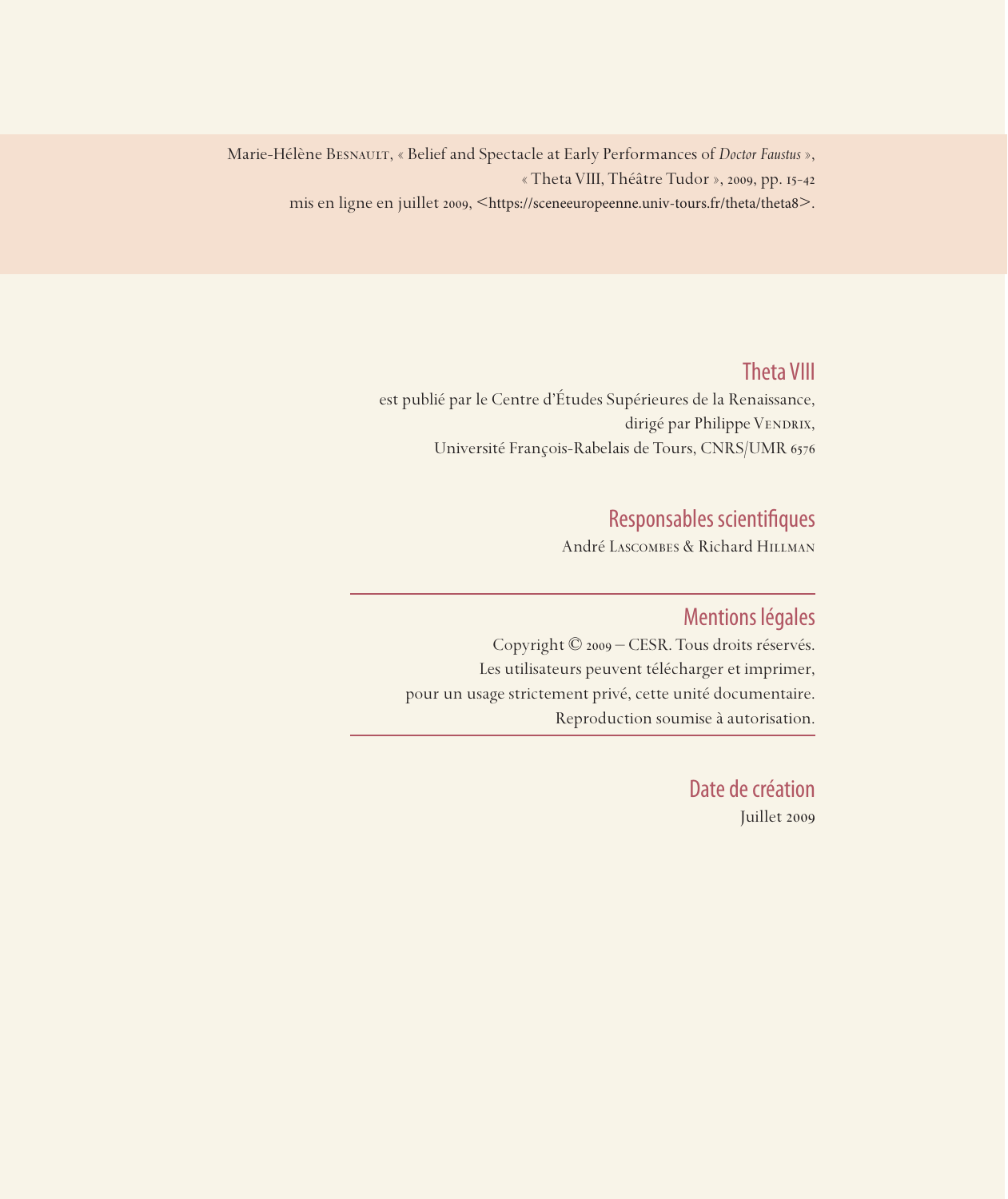Thêta VIII – Théâtre Tudor Marie-Hélène BESNAULT | p. 15-42 CESR, Tours

# *Belief and Spectacle at Early Performances of*  Doctor Faustus

Marie-Hélène Besnault Université François-Rabelais de Tours, CESR

The story of Faustus has inspired many authors, artists<br>and even scientists since Christopher Marlowe's *Tragical*<br>History of the Life and Death of Doctor Faustus:<sup>1</sup> indeed, the<br>German scholar's insatiable desire for infi and even scientists since Christopher Marlowe's *Tragical*  History of the Life and Death of Doctor Faustus:<sup>1</sup> indeed, the finds a modern expression in insatiable scientific inquiry, while his attempt to free himself from the shackles of our human condition is of perennial interest. If I have chosen to focus on what was probably Marlowe's last play, it is, however, because this first dramatization of the German prose narrative entitled in its English translation, *The historie of the damnable life, and deserued death of Doctor Iohn*  Faustus,<sup>2</sup> is undoubtedly about seeing and believing, and Faustus himself a seer. My approach is stage - and audience-oriented, and limited to aspects of the play which, apart from David Zucker's *Stage and Image in the Plays Of Christopher Marlowe*, William Tydeman's *Doctor Faustus: Text and Performance* and Michael Hattaway's *Elizabethan Popular Theatre*, 3 few studies have taken into full consideration,

<sup>1</sup> Such is the full title of the 1616 London edition of the play printed by John Wright, who attributes it to "Ch. Mar".

<sup>2</sup> The original was published in Frankfurt in 1587, its English translation by one "P. F." in 1592—hence, the tendency to regard *Doctor Faustus* as Marlowe's last play, written just before he was stabbed to death in 1593.

<sup>3</sup> Zucker's main interest is the recognition of well-known emblems in stage productions. Tydeman's more general approach addresses students of the play and describes the main features of some modern performances. Hattaway's chapter, "Doctor Faustus: Ritual Shows" (pp. 160-85), mainly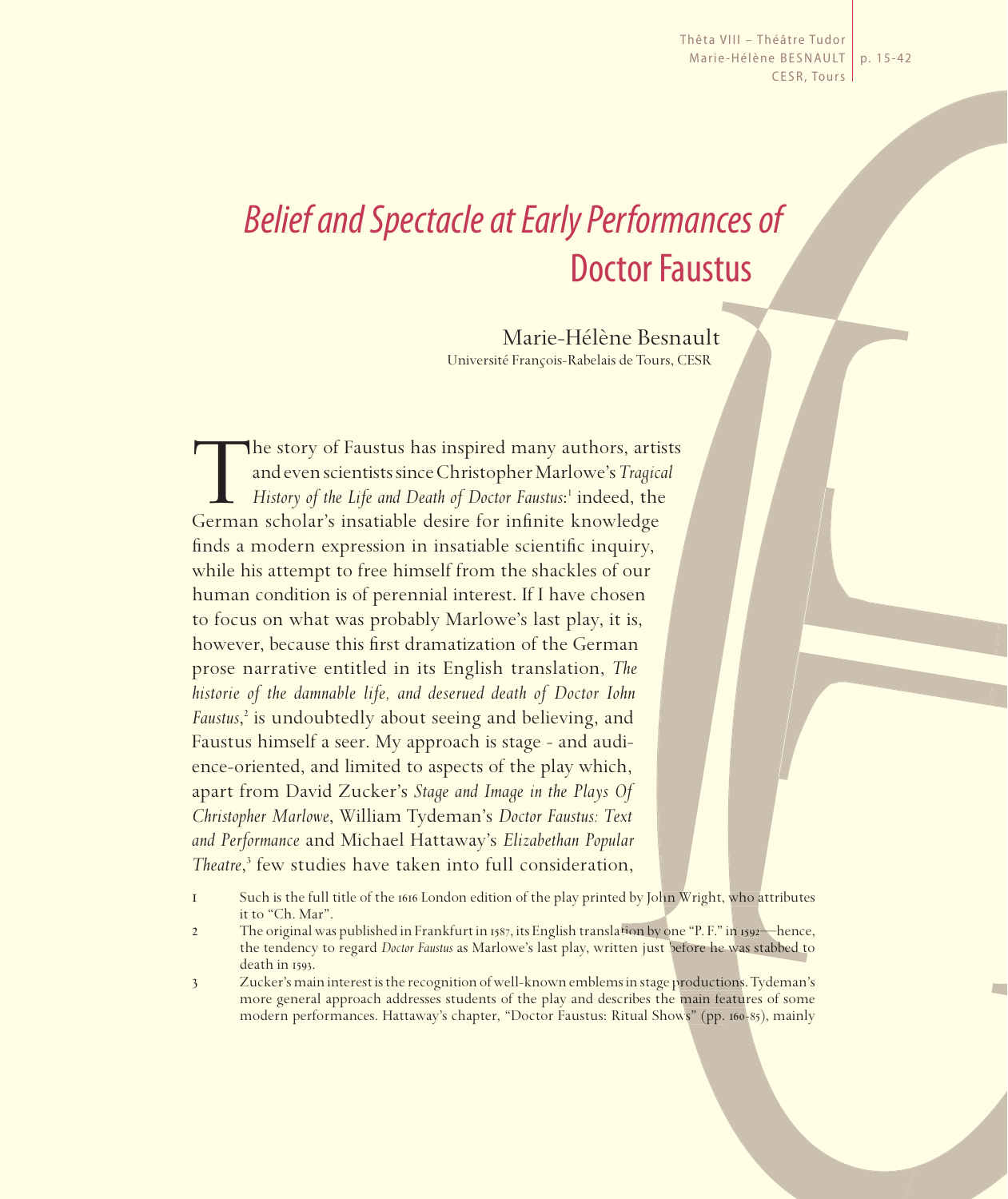namely the visual elements. My own speculative venture concentrates, not only on the plausible response of spectators to these visual elements in *Doctor Faustus*, during the early performances of Marlowe's drama in London playhouses and on other stages in the provinces, but also on the interaction of stage audiences and general audiences, an aspect which has been neglected so far.

Given the facts that naturalistic staging was not attempted on Elizabethan stages and that all play-goers have always remained aware of being confronted with a mere representation of reality during a performance, I use "belief" in the restricted sense of "a willing suspension of disbelief". I do not minimise the effect of "hearing" the words of a play, especially a Marlovian play, but I feel sure that, as is the case today, what was visible on the stage influenced the spectators' susceptibility to illusion one way or another, even if their viewing range was limited.

To answer the question, "How much was seeing believing?" in *Doctor Faustus*, a manifold and multilayered play which purported to dramatise the true story of a real man, I find it more useful to deal with instances of similar material than to follow scenic divisions. I distinguish four levels of showing and believing in what was seen. I shall start with the simplest and most conventional visual "gags", involving hardly any suspension of disbelief, which are found mostly in subplots. My second layer consists of Faustus' display of his magic powers for the benefit of both intra-dramatic and extra-dramatic audiences, among whom there must have been disbelievers as well as believers. At the third level, Ianalyse the inset shows engineered by the forces of Good or Evil to persuade Faustus, and the relationship between his response and those of spectators. My fourth layer is composed of the elements of the main plot, which I presume to have caused the highest degree of willing belief among the latter.

For each level or layer, I intend to begin with known stage practices in Medieval and Renaissance drama,<sup>4</sup> and with what I presume to be constant in audience response. Then, helped by others' intuitions, I shall make my own conjectures about the inevitably unstable balance between what spectators, both intradiegetic and extradiegetic, would have seen and what they are likely to have momentarily believed. In so doing, I shall take into account the old and the new

4 See notably Chambers, Wickham, Axton, Bethell, Bevington,, Campbell, Dessen, Gurr, and Greg, ed., *Dramatic Documents*.

focuses on the nature of the play and on how it "revealed the creative powers of ritual through all the spectacular devices the playhouses had to offer" (p. 160). Iam indebted to all three authors for information and suggestions, although my concern in the present article is restricted by comparison.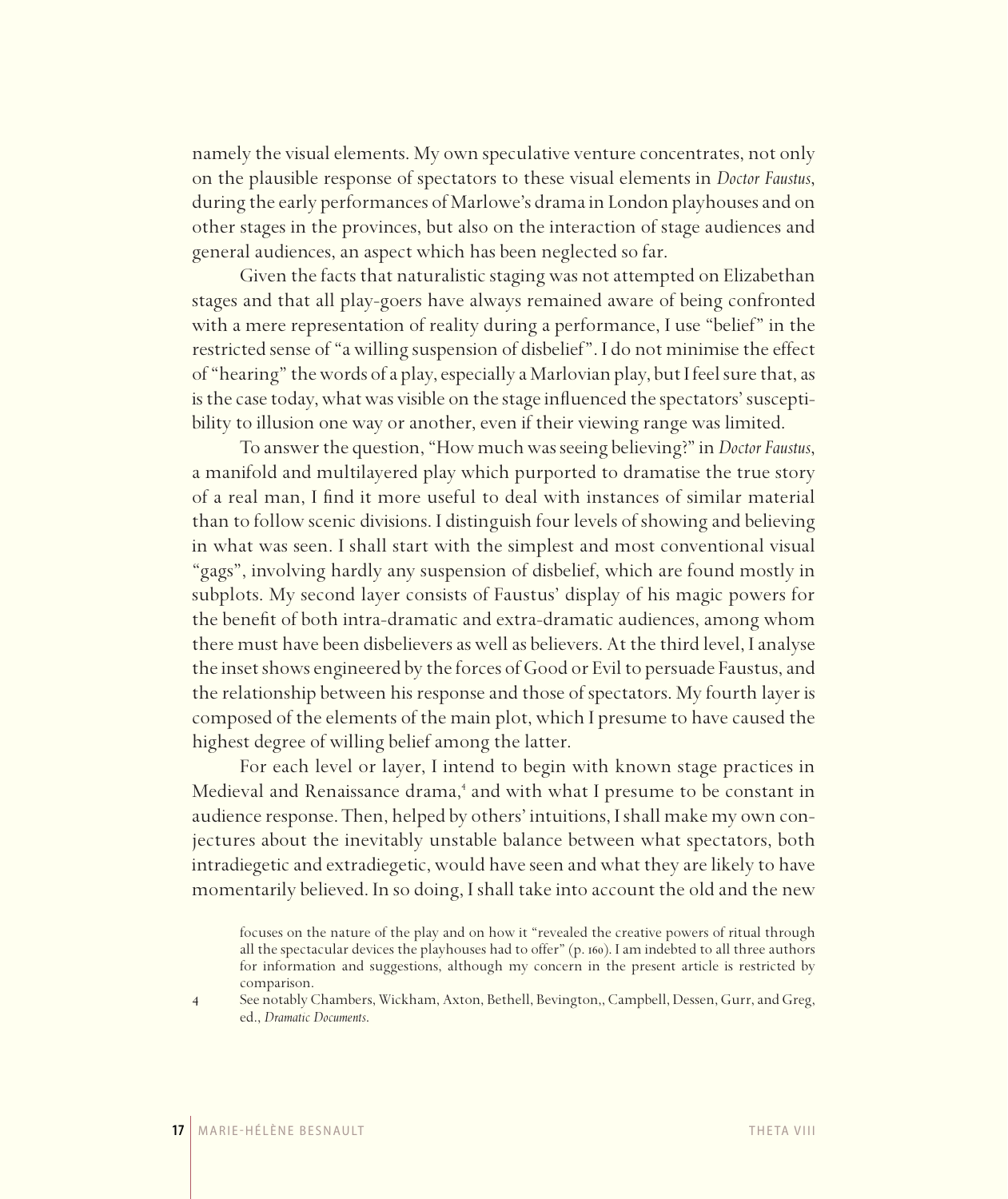forms Marlowe was using while meeting and sometimes moving beyond his audience's expectations; and I shall describe some of the ways in which the scenes I consider may have been performed on Tudor stages. My necessarily tentative investigation cannot completely leave out the words that must have challenged the hearers' senses, as well as their intellect and imagination. I hope to reach a conclusion about the effects of the blending of various forms of seeing and believing in what was from the start a very popular spectacle.

*Doctor Faustus* was written at a time when astronomical and other scientific inquiry was challenging old beliefs; a time when England, developing as a nation, took part in and benefited from the discovery of the New World, while new ways to wealth and honour were opening for the middle classes; a time when permanent playhouses built in London were catalysts in the spectacular success of drama, which was becoming the ultimate public entertainment. It was also written at a time when religious convictions were constantly under the pressure of political choices, and free will was a widely debated question; a time when most people believed in the power of the devil and all the forces of darkness, as is proved by the often-quoted account of an Exeter performance of the play, during which the actors, hence the spectators, were panic-stricken because "they were all persuaded, there was one devil too many amongst them";<sup>5</sup> a time when alchemy and black magic were said to contaminate the most learned circles (John Dee and Kelly in the eighties, Raleigh and the School of Night in the nineties). *Doctor Faustus* was performed shortly after the violent death of Marlowe, seen by some as a just punishment for his blasphemous life, works and sayings.

In order to concentrate on the theatrical effects in question, I have chosen to adopt as a working edition Roma Gill's text of the play, in the 1971 Oxford edition<sup>6</sup> and to refer to Marlowe as its author, whether or not the "adicyons in

- 5 Certain players at Exeter acting upon the stage the tragical story of Dr. Faustus the conjurer; as a certain number of Devils kept everyone his circle there, and as Faustus was busy in his magical invocations, on a sudden they all dashed, everyone harkening other in the ear, for they were all persuaded, there was one devil too many amongst them; and so after a little pause desired the people to pardon them, they could go no further with this matter; the people also understanding the thing as it was, every man hastened to be out of doors. The players (as I heard it) contrary to their custom spending the night in reading and in prayer got them out of the town the next morning. For this undated account by "J. G. R." and other telling anecdotes about *Doctor Faustus*, see Hattaway, pp. 166-67.
- 6 See the parallel texts edited by Greg, *Doctor Faustus*, p. vii. Of the two texts we have, Greg thinks that Quarto A, first printed in 1604, 1,517 lines in length, "shows signs of having been reconstructed from memory by an actor", while Quarto B, appearing in 1616, 2,121 lines in length, contains extensions and stage directions which point to a basis in a theatrical promptbook. Gill bases her edition on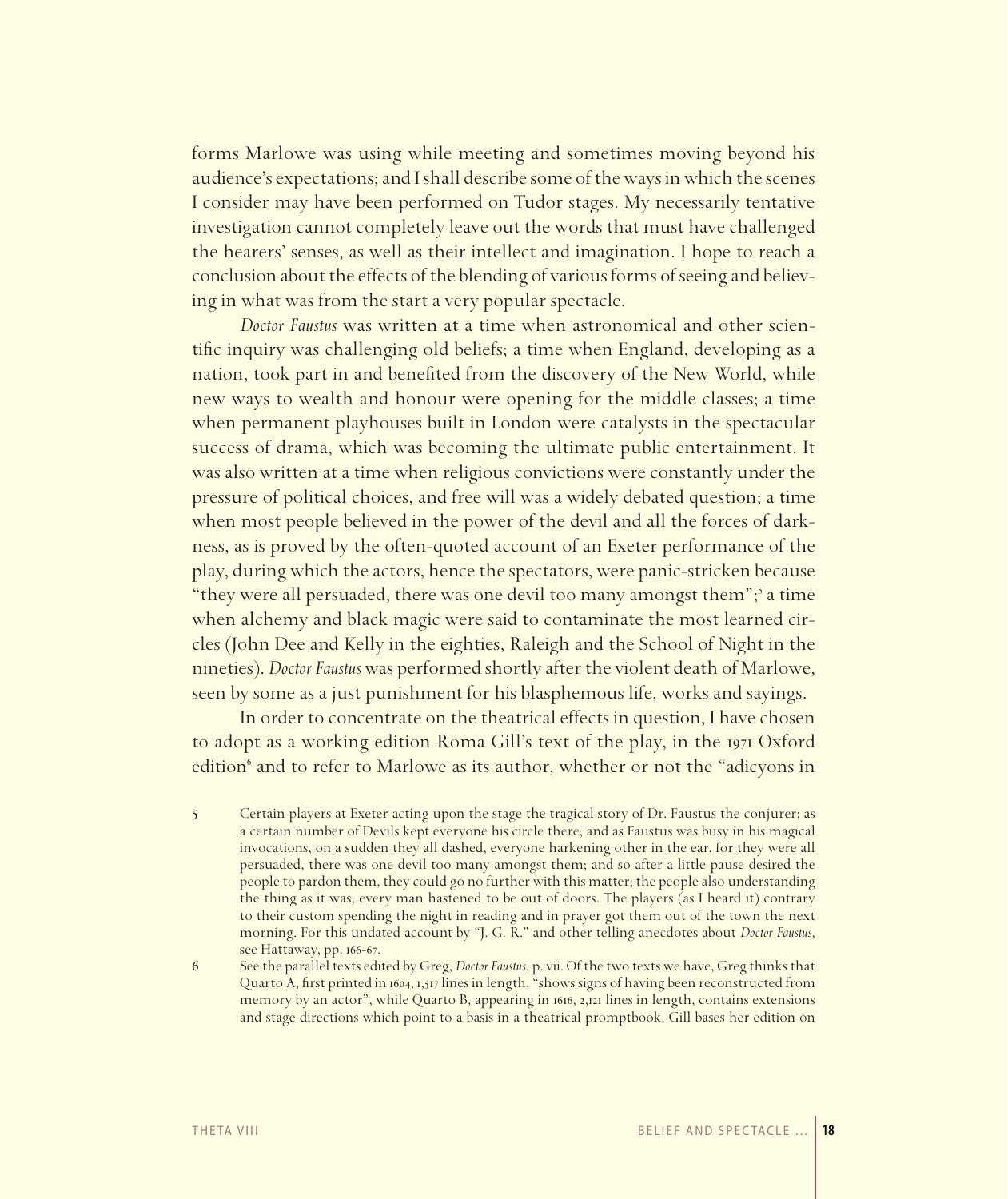doctor fostes" paid for by Henslowe in 1602 were extensive.<sup>7</sup> Many critics think that they concerned the comic scenes in Acts Three and Four, for which there seems to have been a strong demand. If I start with them, however, thus destructuring a well-known play, it is in order to focus on seeing and believing both in the onstage audience(s) and in the general audience, at four levels, as I have said, of sight and belief ranging, in my opinion, from minimal to maximal adherence to what was seen on stage.

#### *I. Seeing was disbelieving—or was it?*

My exploration of Marlowe's *Doctor Faustus* will first focus on those scenes which were obviously designed to meet the spectator's expectation of a substantial adjunction of mirth to edification or pathos. From what we know,<sup>8</sup> I assume that, in performance, the comic parts of Marlowe's dramatic scripts were, like those of his rivals, open to additions, elisions, permutations and manipulations, according to the nature of the audience, but also to the more or less popular comic actors the company could hire for the occasion, and to the range of their talents: juggling, fencing, singing, dancing.

The clowning scenes in *Doctor Faustus* are first and foremost I.iv, II.iii, III. iii and IV.iv. Although they more or less follow the German narrative which was Marlowe's source,<sup>9</sup> they have received little critical attention and are often dismissed as not being by Marlowe himself. In these scenes, Faustus is out of our sight, though he remains at the centre of all conversations and is imitated by various protagonists. Whatever their names on the page nowadays,<sup>10</sup> these protagonists are stereotypically characterised as clowns.

There are two lines of action in these scenes which often combine and this is at least my contention—reflect the main plot of *Doctor Faustus*. The minor one we may describe as social comedy or farce. It has a comic ancestry and relates to both popular and more sophisticated dramatic traditions: spring rituals, Mysteries, Morality Plays, Mummers' plays, Tudor Interludes, Latin Comedy and Italian *commedia dell'arte*. Its main theme is temptation. A human desire to feed one's body's appetite for food, drink and sex vies with and soon supersedes

the B text, but adopts readings from the A text whenever she considers them justified.

<sup>7</sup> See Henslowe, p. 206.<br>8 See Wiles.

See Wiles.

<sup>9</sup> See Thomas and Tydeman, eds., pp. 171-248.

<sup>10</sup> In the A text and some editions, Robin's partner is called Rafe instead of Dick.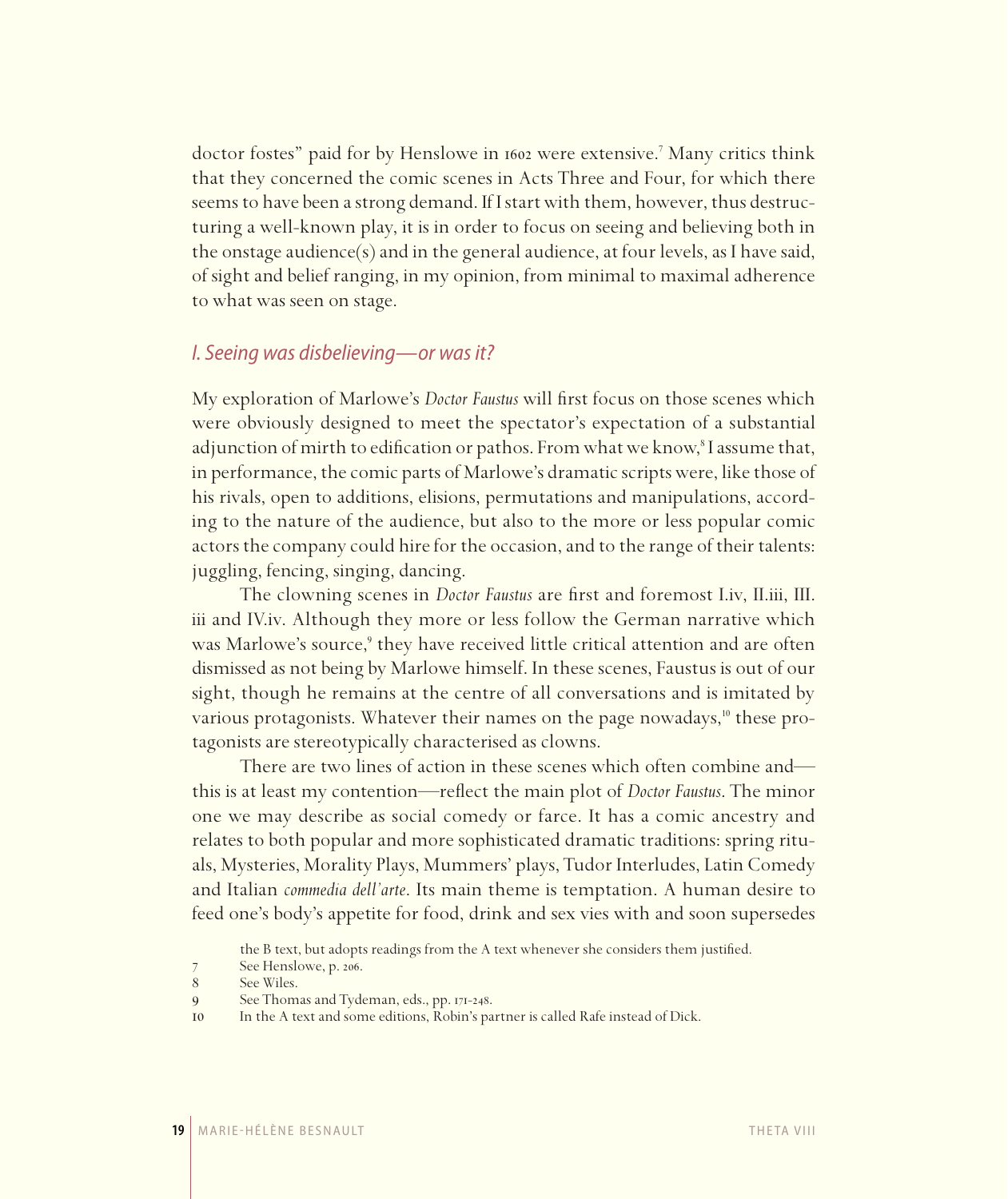a Christian desire to secure one's soul's salvation. As in many cases, temptation in *Doctor Faustus* is associated with social climbing and being revenged for humiliations, not necessarily on those who have inflicted them. Wagner, Faustus' half-servant, half-disciple, lords it over Robin and addresses him as "sirrah boy" (I.iv.1), using the same demeaning terms he had resented coming from Faustus' scholars. Pointing at Robin's "air-conditioned" clothes, he says, "Alas, poor slave, see how poverty jests in his nakedness" (6), expecting and already bragging of his instant submission. Getting some recognition at both intra-dramatic and extradramatic levels is part of the game for both victimiser and victim. Being a clown, Robin exhibits his (probably fake) "pick adevant" beard and his empty pockets to the audience  $(3-5)$ . He resists temptation, however, with irreverence, jesting  $logic$ and a wink at the same audience (6ff.), until he is frightened into Wagner's service by what he *sees* (35). Two acts later, following Wagner's practice, Robin, in his turn, tempts Dick, a poorer slave than he, into free wine drinking and juggling a silver goblet out of the sight of its owner, a vintner, but in full sight of the audience, of course (III.iii.1-20). Robin and Dick are sure to win the connivance of this audience and their admiration for their inebriated dexterity, but not a belief that they are genuine drunken robbers. The visible gap between actor and character is bound to deflate the illusion of reality.

Indeed, the actors impersonating Wagner, Robin and Dick do not so much play "in character" as "in role". Clowning is their main function, as is indicated by their coarse language and probably rustic pronunciation, even if Wagner is better educated than the others. Their difference is visible as well as audible. Ludicrous appearance and demeanour, louse-shaking  $(I.i v.21)$  and belly-filling alacrity ("I'll give thee wine … and whipping crust, Hold, belly, hold" [II.iii.26-27]), convulsive quaking and splitting laughter ("the clown runs up and down crying" [I.iv.31 SD], as Wagner laughs uproariously), funny acrobatics and slapstick advertise their buffoonery. Like many clowns, they do not only exaggerate all affects and effects but generally work in duos. Traditional clowning routines, such as the dominant character's threatening to belabour the posterior of his victim, the brisk, vigorous evasions of the latter, his falling heavily on his buttocks and his pretending to be brave while behaving like a coward (I.iv.29ff.), are bound to induce hearty laughter from the audience, the more so as they suspect that padding reduces the pain inflicted. Yet, in *Doctor Faustus*, the expectations concerning comic scenes are both met and somewhat defeated. Generally, clowns fail at everything they endeavour. Here, they succeed in their main ambition, conjuring devils. Most of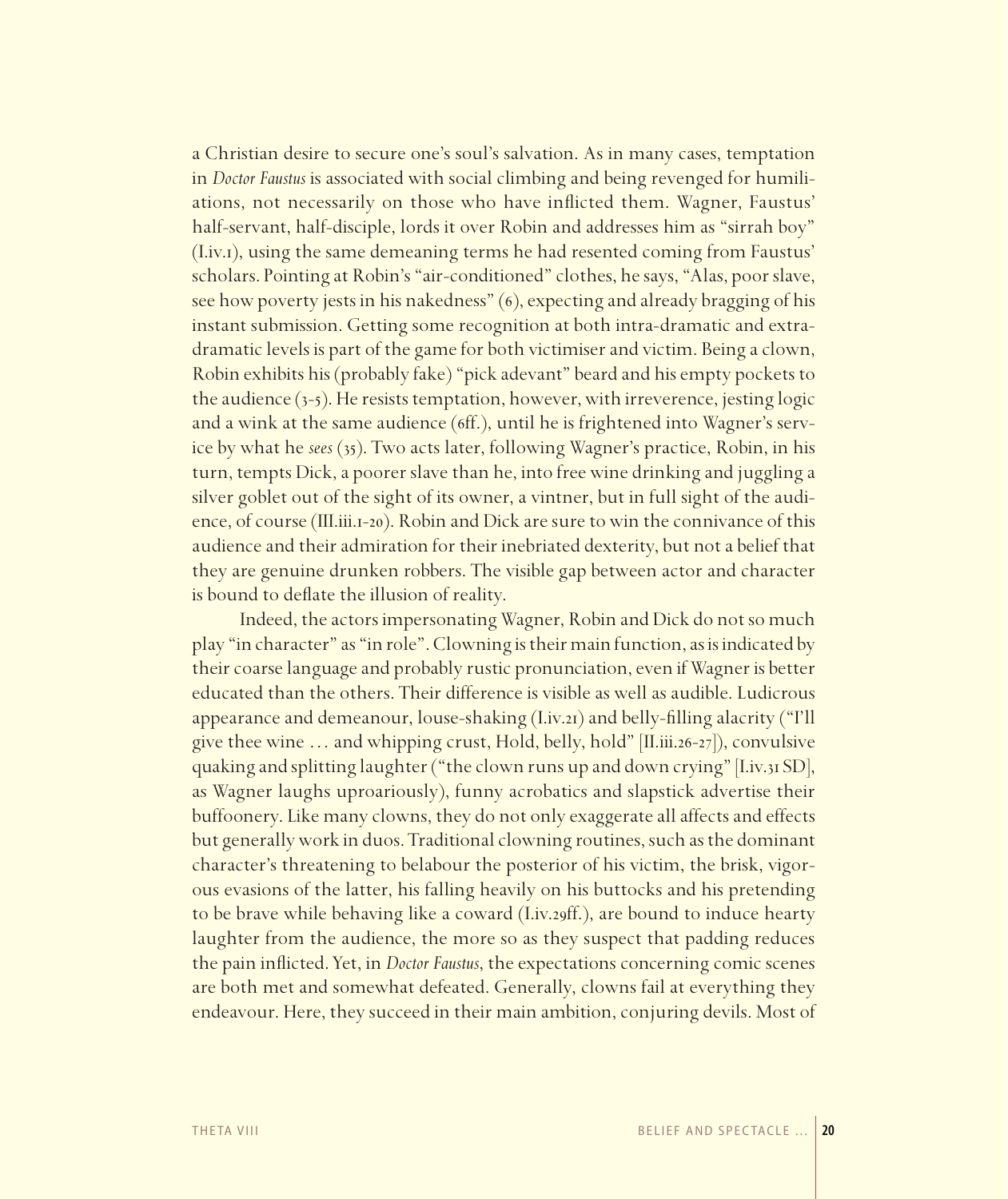the time, they resent their final defeat. Here, Dick and Robin willingly submit to their punishment, transforming their exit as an ape riding a dog into a mock triumph, while Mephostophilis, the angry author of their metamorphosis, fronting, as seems probable, the audience in the pit, expostulates against the "princely legions of infernal rule" before being literally uplifted (III.iii.26-45). The spectators must have been amused, but also surprised and led to expect more surprises.

The main line of action in these clowning scenes consists in using magic, thanks to Faustus' borrowed or stolen books, in order to force the socially inferior creature into one's service. This is what Wagner does in I.iv, what his victim, Robin, does in II.iii, and what Robin and Dick do in III.iii. The sequence in itself is good spectacle. The audience watch the devolution and degeneration of Faustus' magic practices. My guess is that the magic circle drawn by the would-be conjurer—Wagner, in I.iv, his new apprentice, Robin, in II.iii, Dick in III.iii.22—gets less and less round, and less sacred as it is stepped into: "Keep out of the circle, I say" (II.iii.11). The conjurer's gestures are less assured and his costume less flamboyant than his model's. At first, he elicits impertinent incredulity in his victim (I.iv.29; II.iii.29-30) and probably part of the general audience, before the curious magic works and devils actually appear on stage (I.iv.31; III.iii.24). Seeing them would have caused not only the victim's fright, but that of the uncontrolling conjurer onstage—"Will it please you to … go back again? … we called you but in jest" (III.iii.30-33)—and of the most gullible spectators in the theatre.

One may safely conjecture from contemporary reports that the appearance of the devils was grotesquely horrifying and the body-shaking panic they inspired, with their traditional horns, tails, fangs and fire-works (Dessen, p. 169) both eye-catching and theatrically effective. Yet, coming after Faustus' prior successful conjuring, they were bound to deflate, not only his achievement, but its effects of surprise and terror, while the undignified names of Belcher and Banio, and the unprecedented loss of composure of Mephostophilis, would have generated some disbelief in the reality of these spirits. When the latter's discontent at being "swiftly brought from Constantinople by these villains' charms" (III.iii.4) climaxed in his vengeful transformation of Dick and Robin before he "wing[ed] himself with the flames of eternal fire" (44-45), the power of words must have been directly challenged by what was seen on stage and recognised by many as skill on the part of the actors putting on large animal heads, or vociferating to cover the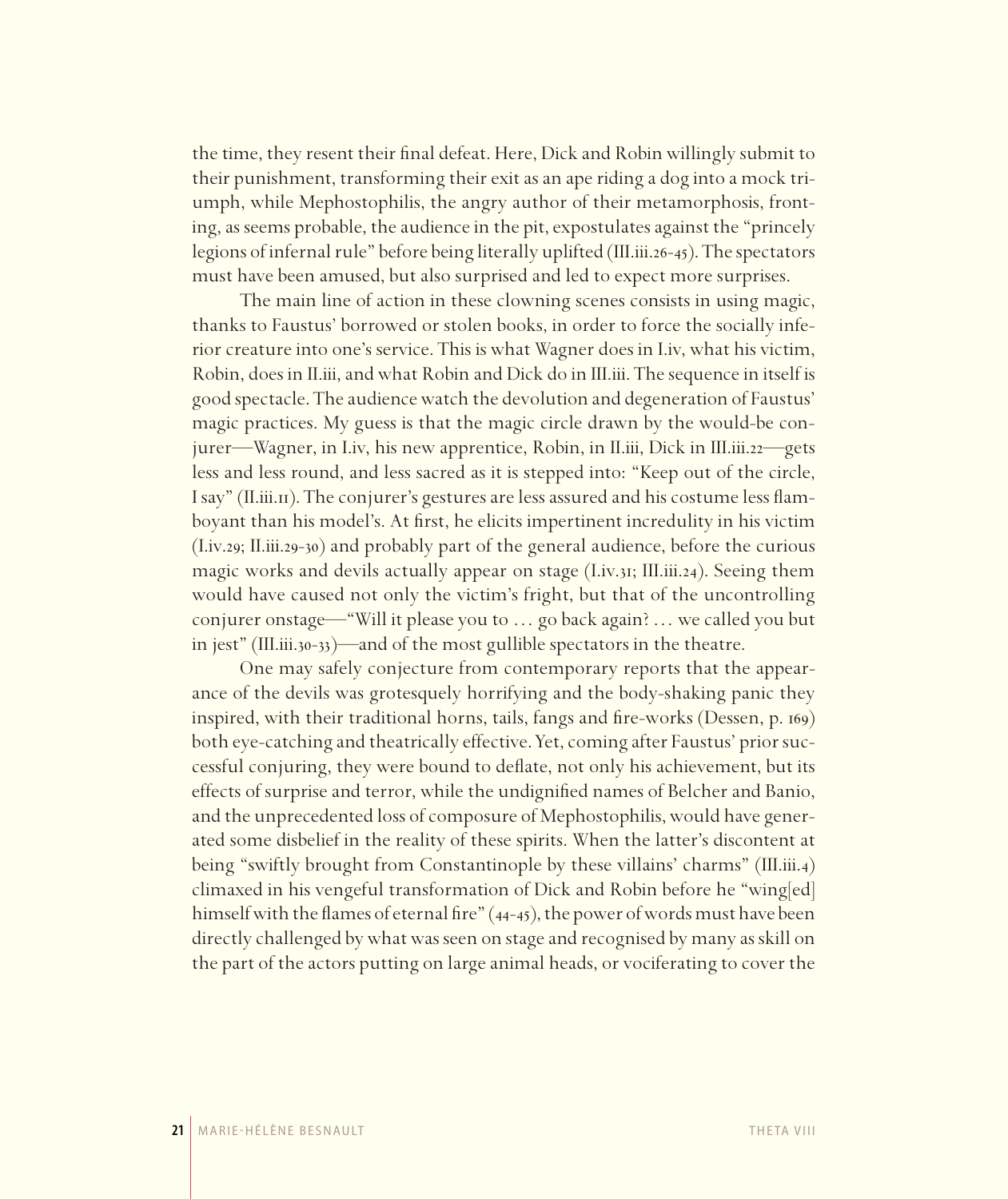noise of the hoisting pulleys. Pure delight in the visual and great awareness of the play as performance must have been very strong for spectators at this first level, that of clowning and farce. Disbelief, however, and desire to be distracted from worrisome thoughts were probably tinged with anxiety concerning evil powers at work in the world at large, and in Marlowe's personal associations.<sup>11</sup>

#### *II. Faustus' magic feats: belief and disbelief*

The second level I shall consider for many critics still involves low comedy only loosely linked with the main action of the play. How do these scenes, found mostly in the second part of the play, set at the Emperor's court (IV.i, IV.ii, IV.iv, IV.v, IV.vi. and V.iv), or at the Vatican (III.i, III.ii), differ from the clowning scenes? First, it is now Faustus himself who uses his expertise as conjurer, either to take revenge on offenders and disbelievers in his magic or to impress his aristocratic audience. Secondly, these scenes generally involve more than two characters, sometimes in "split scenes", and these characters have a higher social position, as would have been made clear to an Elizabethan audience, alert to visual codes, by costumes, gait, weapons and emblems of power. Thirdly, in spite of some overlapping, they constitute independent episodes and are more complex, as far as plot, use of space and time-scheme are concerned, than clowning scenes, hence in their protagonists' relationships with onstage and general audiences. The question of belief becomes more complex too.

Although Mephostophilis is present, he does not intervene in the horsecourser sequence (IV.iv.1-36, IV.v, IV.vi), which opposes Faustus and a horsetrader and provides a variation on the theme of "the engineer hoist with his own petard". The would-be cheater is cheated of the little money he has offered for the Doctor's horse when this horse becomes a bundle of hay in water, which, as is well known, breaks the spell. Most of the spectacular action in this subplot is not seen but narrated, and so left to the imagination of the audience. However, there are some striking reality effects. In IV.iv.21-33, when the horse-trader returns furious, soaking wet (23 SD) and covered with hay ("I had nothing under me but a little straw … your horse is turned to a bottle of hay" [26-29]), and tugs at one of Faustus' legs to wake him up, the leg comes off  $(31)$ , and he flees holding it tight, while Faustus yells, "The villain hath murdered me" (32). The next scene,

11 Cf. Baines's and Kyd's accusations, quoted in Gill, ed., pp. viii-ix.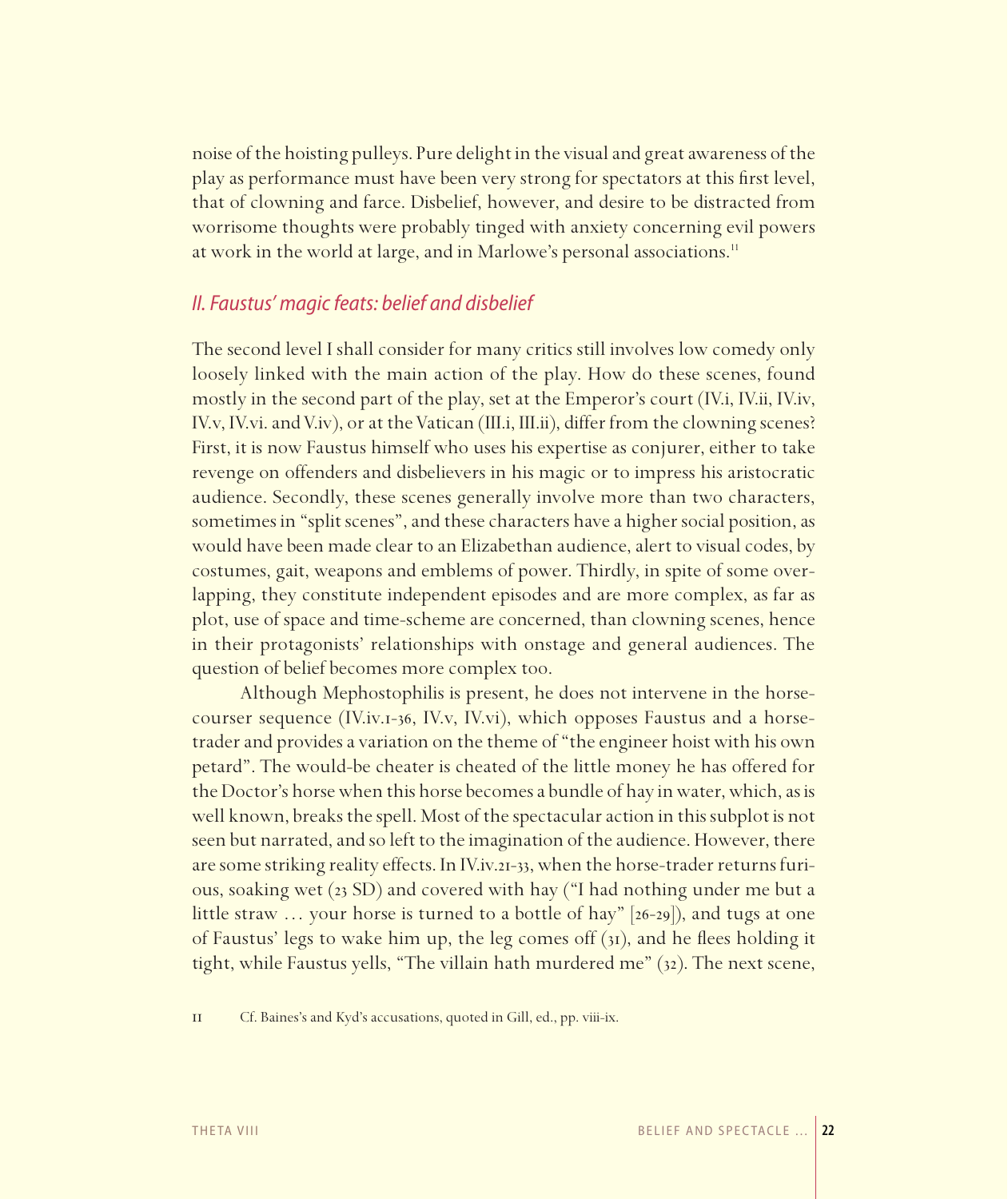in which narration predominates over action, brings back Robin and Dick, this time as stage audience, while they wait for a tavern hostess to serve drinks and are entertained by two tales concerning Faustus. After a carter has complained that an entire load of his hay has been swallowed by Faustus, who had paid him only the low price he had asked for, failing to believe the doctor could eat a great deal of hay (IV.v.20-26), the horse-courser brags of his pulling the cozening doctor's "leg quite off" (43). Belief and disbelief must have alternated on the faces of the hearers onstage, but the general audience knew better. They had seen Faustus laugh heartily and stand on two legs the minute the panicked horse dealer had left with his fake leg (IV.iv.33-34). Moreover, many would have been accustomed to the dismemberment routine in Mummers' plays. If some had been tricked into believing in the reality of the dismembering, the others might well have wondered at their credulity.

Things may well have been different when a worthy Emperor's seeing was shown to be believing. In the central episodes of the play, which take place at Charles V's court, the dumb-show with which Faustus impresses his host is so believable that the Emperor, at the sight of Alexander, his ancestor, and the latter's paramour, forgets himself and "leaving his state, offers to embrace them" (IV.1.97 SD). He has to be stopped by Faustus and reminded that "these are but shadows, not substantial" (98-99). He begs, however, to be allowed to see the "little wart or mole" on the neck of the "fair lady" in order to "prove that saying to be true" (107-9), then profusely thanks the magician:

> Faustus, I see it plain, And in this sight thou better pleasest me Than if I gained a monarchy. (110-12)

For the Elizabethan audience, this scene and the following ones are bound to have been a feast of theatricality and reality effects. They successively watched two magnificent pageants introduced by trumpeters: the entrance of the German Emperor, Bruno, the duke of Saxony, Faustus, Mephostophilis and numerous courtiers and attendants in various splendid, bejewelled costumes, then that of spirits in the shape of Alexander the Great at one door and Darius at the other, "both in armour" (IV.i 97 SD). The show went on to present their fight and the killing of Darius by his rival, who set his crown upon the head of his newly arrived and embraced paramour. Both saluted the Emperor. During the dumb-show, the spectators' proximity to the dramatic action, and more particularly to the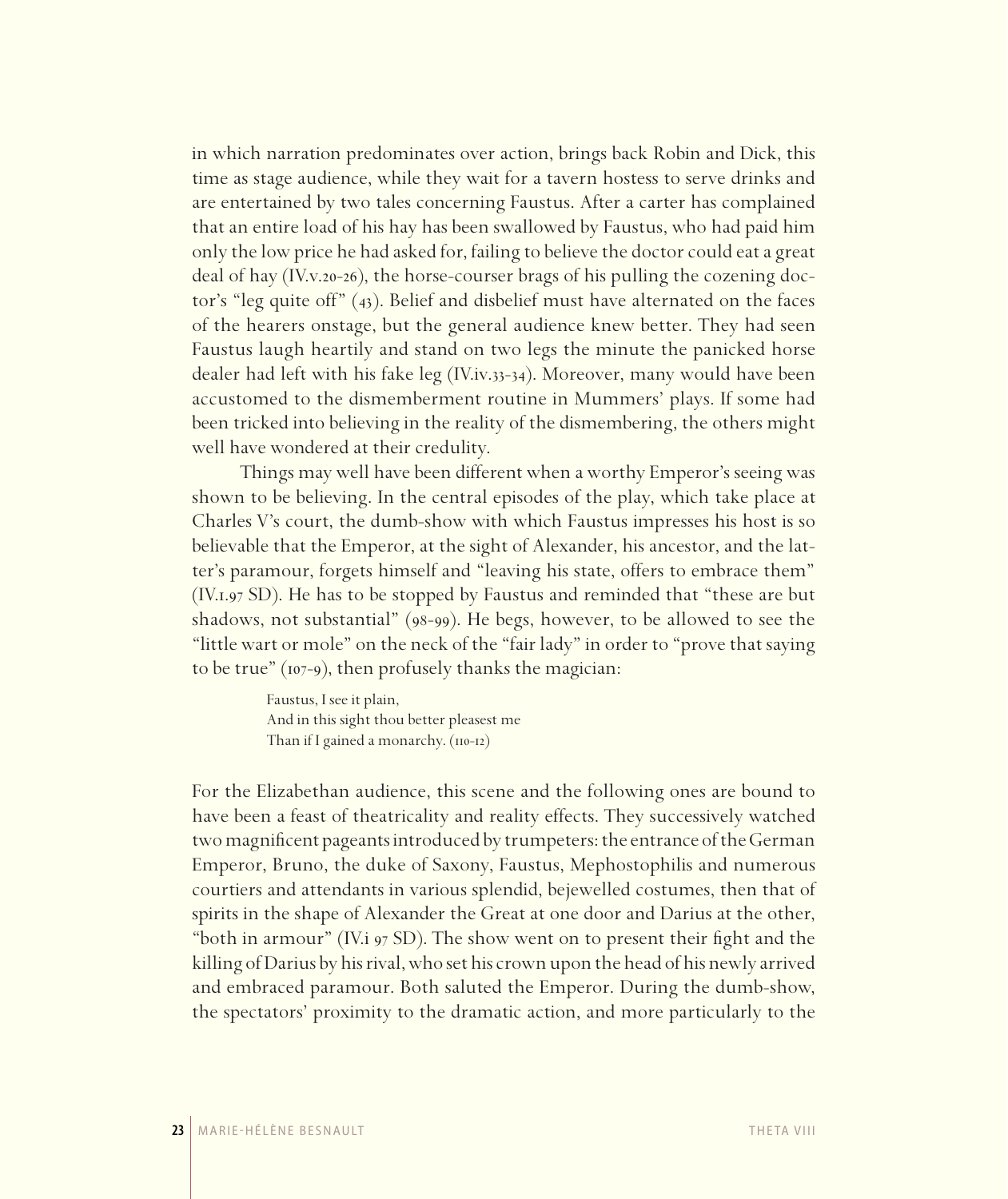fighting, would have enhanced their sense of reality, especially since many actors were excellent fencers. Conversely, if there was a slow motion or choreographic effect, the illusionary status of the inset show would have been highlighted, and would have tended to lend more authenticity to the extra-dramatic spectacle, Faustus' display of his magic. So would the courtly costumes the actors wore. So would the lavish Elizabethan pageants to which they were accustomed.

Onstage spectatorship is made even more complex by the fact that, while Faustus and Mephostophilis, acting as Masters of Revels, in academic gowns, with "smooth faces and small ruffs" (IV.i.156-57), watch the Emperor and his court watching the dumb-show, they also watch other watchers, Martino and Frederick. Earlier, these two knights at the Emperor's court, entering "at several doors" (IV.i.1 SD), had paved the way for "His majesty's coming to the hall"  $(4)$  with "The Wonder of the world for magic art" ( $\pi$ ), Faustus, and had roused from his drunken sleep a third knight, Benvolio, who finally appears "above at a window in his nightcap, buttoning" (23 SD), content to thrust his head out:

> See, see, his window's ope … Come, leave thy chamber first, and thou shalt see This conjurer perform such rare exploits … As never yet was seen in Germany. ............. Wilt thou come and see this sport? ............. Wilt thou stand in thy window and see it? (IV.i.22, 30-33, 38, 40)

Repeatedly invited, like the general audience, to see and believe, Benvolio provides a comic counterpoint to all believers. He greets Faustus' emphatic promise

> To cast his magic charms that shall pierce through The Ebon gates of ever burning hell And hale the stubborn furies from their caves (67-69)

with a less than reticent scepticism: "Blood, he speaks terribly! But for all that, I do not greatly believe him; he looks as like a conjurer as the Pope to a costermonger" (IV.i.71-72). The split scene thus contrasts two extreme positions regarding our theme: excess of belief, exemplified by the Emperor's response, and stubborn disbelief. Even if they were aware that seeing is an illusion both in the fiction and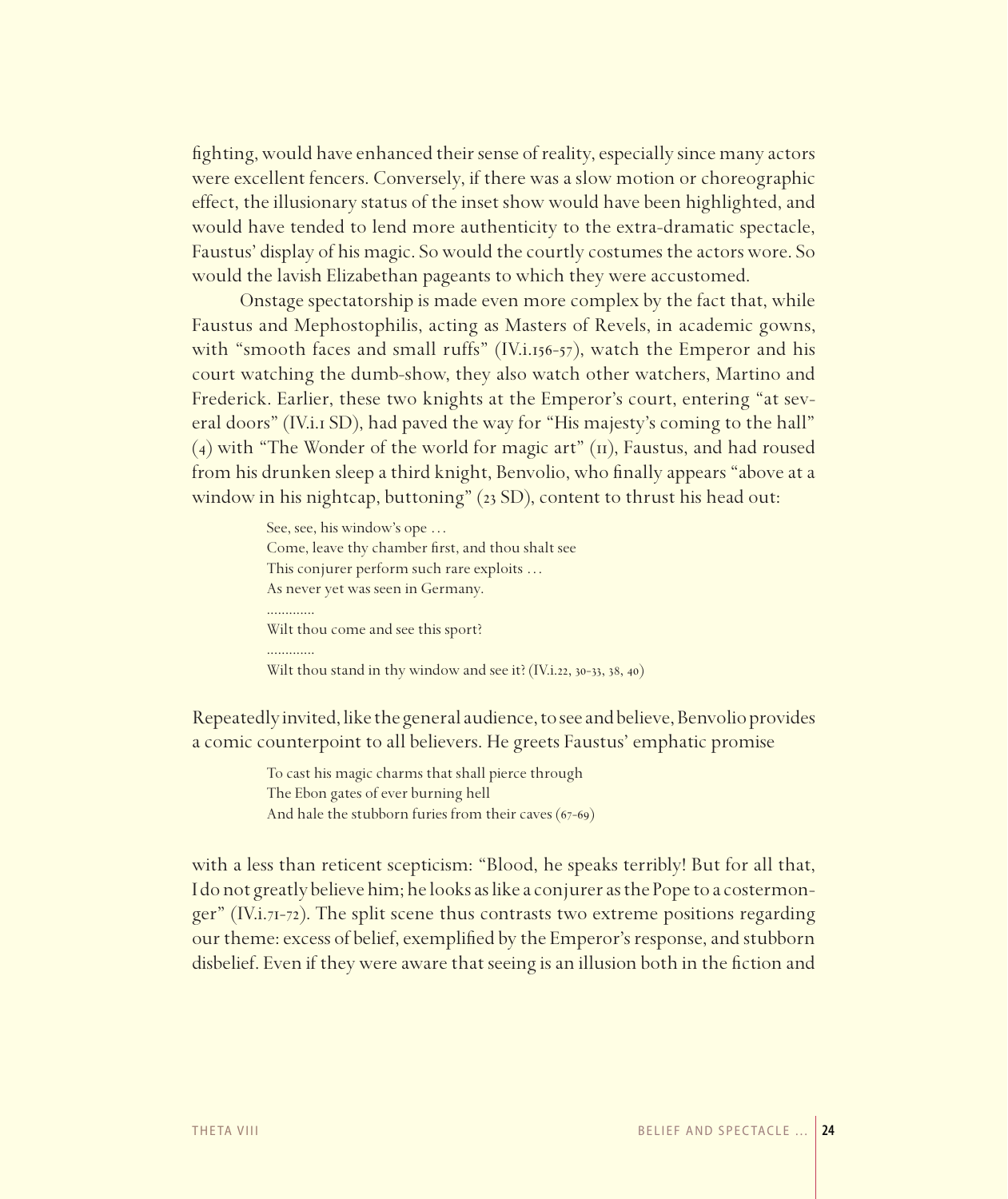in the theatre—for the Emperor sees but shadows, his ancestor's fair lady is but a disguised male actor, and the early dawn and city house suggested by Benvolio's sleepy, unbuttoned appearance "above" are but theatrical make-believe—the spectators may well, at the sight of an enthusiastic imperial acceptance of illusion as reality, have suspended their disbelief for more than a split second.

Marlowe complicates things by allowing Faustus to bring together the two onstage audiences. The magician calls the Emperor's attention to his punishment of Benvolio for disbelieving his art:

> See, see, my gracious lord, what strange beast is yon, That thrusts his head out at window? O, wondrous sight! See, Duke of Saxony, Two spreading horns most strangely fastened Upon the head of young Benvolio! (IV.i.114-18)

Laughter is raised onstage and in the playhouse. The episode escalates, and retaliation follows retaliation. Readers may be bored, but spectators were, and are, given much to see and to hear, especially when Benvolio and his attendants, having ambushed and savagely beheaded Faustus, brandish and mock his severed head, as is indicated by the gestic terms they use:

> Was this that stern aspect ... ? Was this that damned head ...? Ay, that's the head, and here the body lies …  $(IV.ii.45, 49, 51)$

Then the knights' plan to sell Faustus' beard to a chimney-sweeper (59-60), and to put out his eyes to "serve for buttons to his lips" (54), is defeated by Faustus' very spectacularly standing up with a new head and commanding his attendant fiend, among other things, to "break the villain's bones/ As he intended to dismember" him (90-91). At this stage, the eyes of some of the spectators, both intradramatic, ("Give him his head, for God's sake!" [68]) and extradramatic, might be popping out. It seems that Marlowe is himself constantly playing with the power of illusion, and strives to inflate and deflate belief at will. At the end of the episode, horns appear on the heads of the three knights, but I doubt that many in the general audience believed they were irremovable, as threatened by Faustus. Like the detachable leg and head, they must have been identified as magically contrived fakes in the fiction which the dramatist presents, and artfully contrived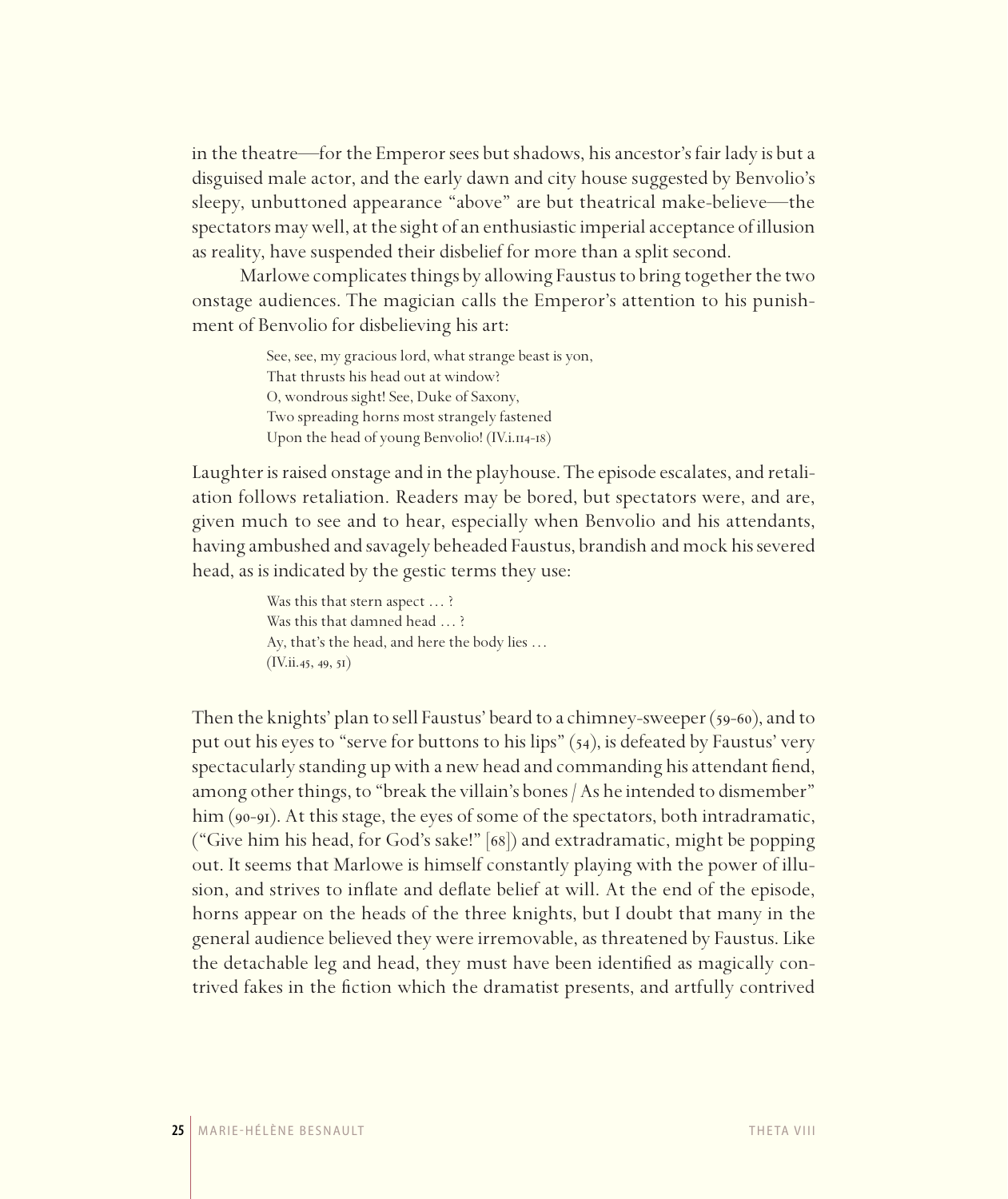fakes in the playhouse.12 The same would apply to the "trees removed"at Faustus' command (101) in the same scene, and later to the ripe grapes fetched from the other side of the world to satisfy the pregnant Duchess of Vanholt's craving in the middle of winter (IV.vi.1-28), if the performance took place in winter.

The Benvolio episode ends with several very spectacular moves, the formidable entrance of "Asteroth, Belimoth, Mephostophilis" and other devils, at their master's call (78), their forceful exit "with the Knights" (94 SD), immediately followed by the probably disorderly entrance of "the ambushed Soldiers" making ready to "dispatch and kill" the magician (98). These helpers of the knights are soon set upon and driven out by the awesome army Faustus instantly conjures up: "Faustus strikes the door, and enter a Devil playing on a drum; after him another bearing an ensign; and divers with weapons; Mephostophilis with fireworks" (105 SD). The directions tell us nothing about the nature of the weapons used by the combatants once the stage-trees establishing the place of the fight have been removed to "stand as bulwarks" to shield Faustus from his enemies (102-3). Yet Faustus' words of intimidation, "base peasants" whose "weak attempt" is to be countered by his "army", suggest that they might have been odd sorts, forks, cudgels, on the one side, swords on the other. The symbolic impact of the forces of hell brandishing weapons traditionally allotted to angels, as well as the resemblance of their march to victory to that of Elizabeth's armies, would have enriched spectacle with thought.

At the beginning of Act Four, the spectators are given a vivid description of "all that is fair to the eye" (III.i.10), what Faustus, "sitting in a chariot burning bright" (5), sees from the sky. When he reaches "the goodly palace of the Pope … for to delight his eyes" (26, 32), Henslowe's "sittie of Rome" property (p. 319) and the frequent use of "see", "view", "behold", "eyes", "sight", and of the present tense, may contribute to making the audience *see* what is described with their minds' eye. Soon, however, like Faustus, they view the highly ritualised "triumphs" of Cardinals and Bishops entering and probably crossing over the stage, some bearing crosiers, some the pillars, followed by Monks and Friars singing in their procession. Then the Pope and Raymond King of Hungary enter, with Bruno (the would-be pope) led in chains and made to serve as a stool for the Pope to ascend "Saint Peter's chair and state pontifical" (III.i.92 and preceding SD). Even if metonymy, in this case two or three actors standing for several

12 Cf. the property heads and limbs in Henslowe's inventory (p. 319).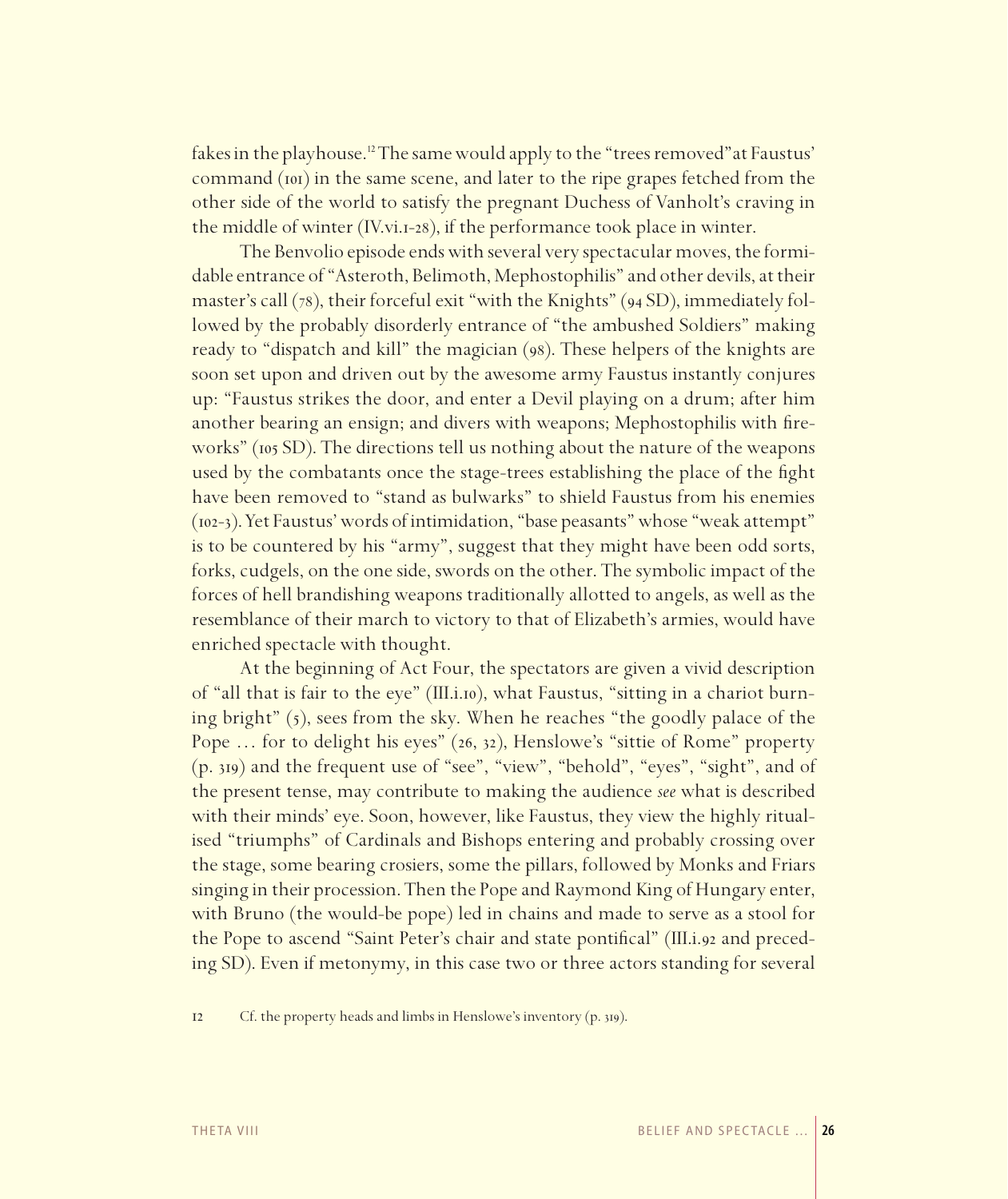people, is the rule, this ceremonial procession, the excommunication ritual and the banquet which is solemnly "brought in" (III.ii.SD) give ample opportunity for colourful, spectacular visual effects and would feed the Elizabethan distaste for "the Antichrist", whose arrogance, extravagant pomp and humiliating proceedings had long been stigmatised by the reformers. The relatively recent excommunication of their own queen must have engaged the audience's attention, and increased their readiness to watch and believe:

> Behold this silver belt, whereto is fix'd Seven golden keys fast seal'd with seven seals, In token of our seven-fold power from heaven, To bind or loose, lock fast, condemn or judge, Resign or seal, or whatso pleaseth us. (III.i.153-57)

Faustus' response is to deflate this popish self-importance by disrupting the feast and the ceremony with beatings, fireworks and other diversions. Such old stage devices as going invisible, which allows Faustus to snatch away the best dishes or wine, and to hit the Pope "a box of the ear"  $(III.ii.5)$  without being seen, causing the Pope to cross himself and to set into motion dirge, "bell, book and candle" in order to exorcise the "troublesome ghost" (84)—or such as using disguises, those of cardinals, to rescue Bruno while the true cardinals are dozing under a spell—may well have "released the emotions of forbidden joys in kicking the until so recently supreme Man, the head of the Catholic Church", as Nicholas Brooke suggests (p. 126). Belief, however, is another matter, whether a magic girdle ("wear this girdle, then appear / Invisible to all are here"  $[III ii.17-i8]$ ) or a cloak to make himself invisible supplements the apparent blindness of all but Mephostophilis to Faustus' presence onstage. Once more, Marlowe strains the audience's credulity after having fostered it. He even makes Mephostophilis an opponent of Roman Catholicism. Yet many among the spectators were probably willing to follow Shakespeare's advice and "Sit and see; / Minding true things by what their mockeries be" (*Henry V,* IV.Cho.52-53).

The two levels of suspension of disbelief I have considered up to now consist mainly of shows within the show engineered by Faustus' imitators or by himself. My last example in this section will serve as a transition to the next one. At the end of his life, Faustus, to please some friendly scholars he has just treated with an exceptionally plentiful banquet offstage, agrees to make them behold Helen of Troy,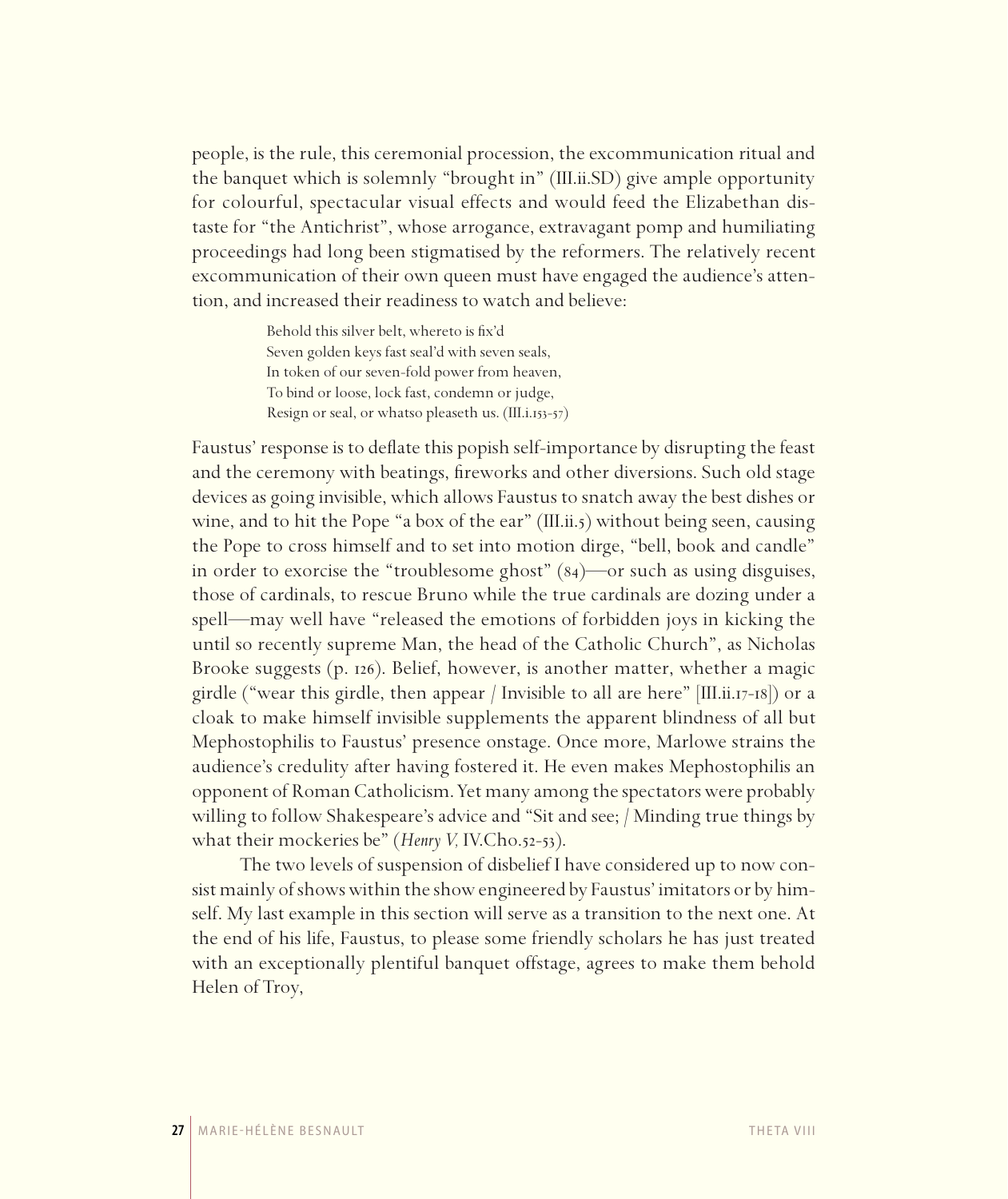that peerless dame of Greece, No otherways for pomp and majesty, Than when Paris crossed the seas with her. (V.i.21-23)

The young male actor impersonating the shadow of beauty in person crosses the stage in complete silence. All eyes are riveted on his majestic, sensuous figure adorned with appropriate headgear and attire. As the three scholars express their delight at the sight of this "paragon of excellence", "whose heavenly beauty passeth all compare", and bless Faustus for "this glorious deed" (V.i.32, 30), the attention of the audience is divided between them, Helen of course, Mephostophilis and, judging from what follows, the ravished conjurer he observes. The fulgurance of the apparition was probably enhanced by Faustus' momentary silence, the accompanying music and some light near the actor. If the actor was expert, all would have been likely to suspend their disbelief and admire this second Venus. Beauty, in this case, as in the case of Juliet and Cleopatra, is not merely in the eye of the beholder, but in that of the beholder's beholder. Conversely, if the actor's face-painting and his female gait were overdone, there must have been a wide gap between the onstage audience's admiration and the general audience's perception of corrupt harlotry and of Faustus' delusion.

Inset spectacles are often claimed to further the belief in the reality of the main action. My opinion is that they also shift the spectators' attention to other levels of reality, and of performance, including the craft of the actors and that of the playwright, who distances, enlarges, refocuses, and diversifies their vision, inviting them to distance themselves at times from his story and its protagonists, to be as flexible as his own art and participate in its achievement.

#### *III. "Mark the show"*

The third level I shall consider is that of the shows directed towards Faustus himself, by either the agents of Good or those of Evil, to make him change or not change his mind. Those engineered by Mephostophilis, Lucifer and Belzebub, separately or not, are among the most memorable in the play. But the visible machinery of psychomachia, in a play structured like a morality play and integrating various homiletic elements drawn from its source, also includes an old man, a good angel, a celestial throne and some other heavenly appeals.

The Old Man, coming just before the denouement, although human, appears to be the last of God's envoys because he is unconnected to any other protagonist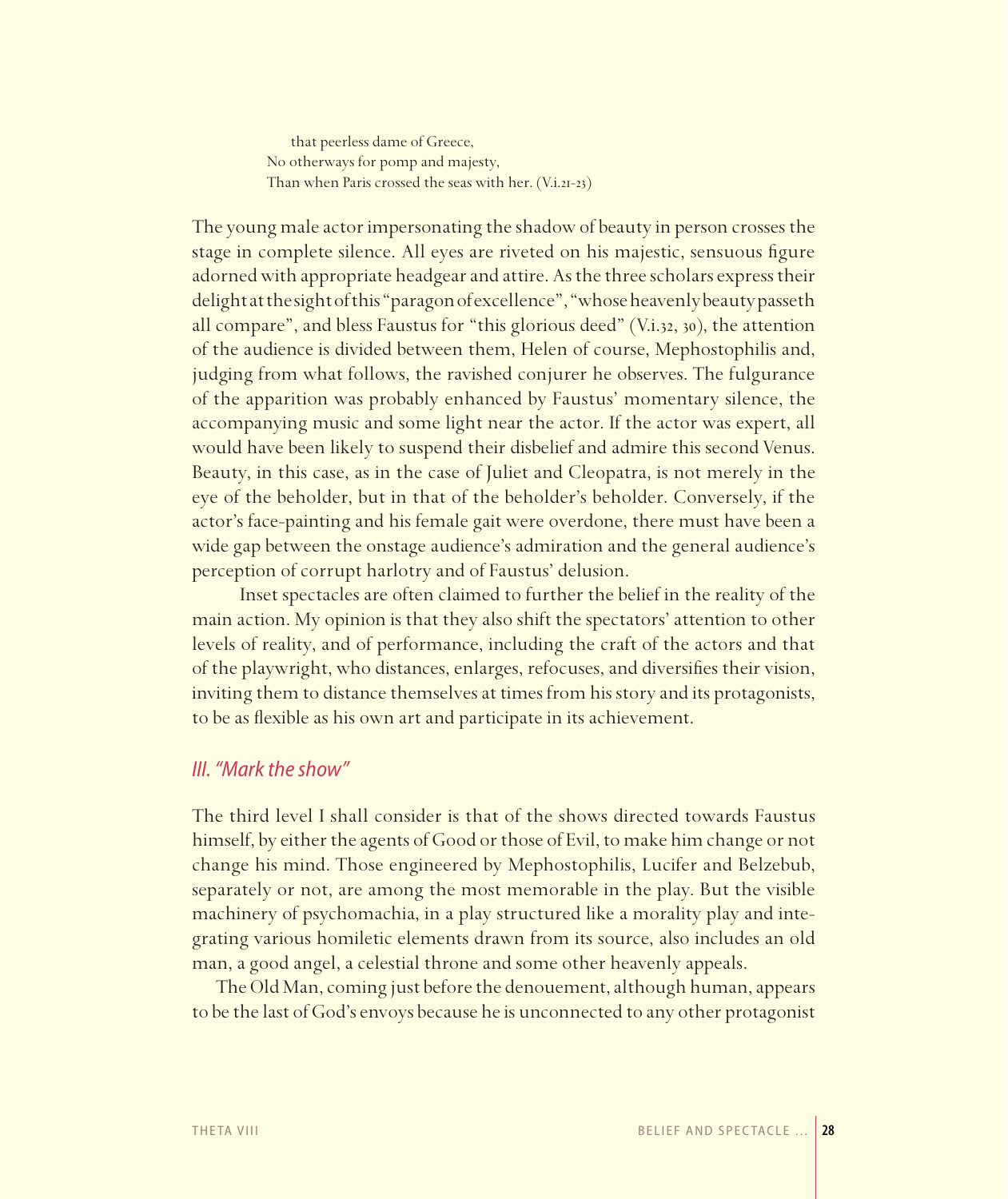and speaks godly words. His intervention is short but very striking. Described by Faustus as "base and crooked", he must vividly contrast with the young scholars and glorious Helen of Troy, who have just left the stage. His low condition and his old age probably show through his clothes, his bent back and tremulous gait. This Senex is above all, however, an emblem of humility, staunch faith and disinterested humanity. A gentle, compassionate individual, he tries to save Faustus from damnation, which, for him as for Mephostophilis, much earlier, means being "banish'd from the sight of heaven" (V.i.44). He moves the magician deeply; yet despair, not repentance, follows. Offered a dagger by Mephostophilis, Faustus is on the verge of committing suicide, but the old man stays his "desperate steps" (58) and exclaims,

> I see an angel hovers o'er thy head, And with a vial full of precious grace, Offers to pour the same into thy soul. (59-61)

Emotion and suspense would probably have been very high in the audience. Some probably looked up to verify the truth of this vision. Or they may even have been tempted, identifying with the truly Christian man, to add their own exhortations to his. But all hope of a denouement conforming to the triumphing *deus ex machina* of traditional Morality plays is soon dashed. Not only does Faustus immediately give in to Mephostophilis' threat of torture, but he asks the devil to torment the Old Man he has sent away "With greatest torments that our hell affords" (V.i.84). When the Old Man returns, Faustus' second wish is being granted. Helen is back, "Whose sweet embracings may extinguish clear / Those thoughts that do dissuade me from my vow" (92-93).

While the amorous couple exit, several devils take charge of the torture of the Old Man, whose staunch faith triumphs over them, at least morally:

> Ambitious fiends, see how the heavens smiles At your repulse, and laughs your state to scorn. Hence, hell, for hence I fly unto my God. (123-25)

The flames of a furnace may be produced. It does not seem, however, that real flying is part of the show at this point. Spirituality has taken over. This short episode is full of dramatic tension. The cruelty of Faustus may have distanced the audience from him and prepared them for his deserved doom. It may have led them to accept the unusual tragic end of the hero. Yet their curiosity about and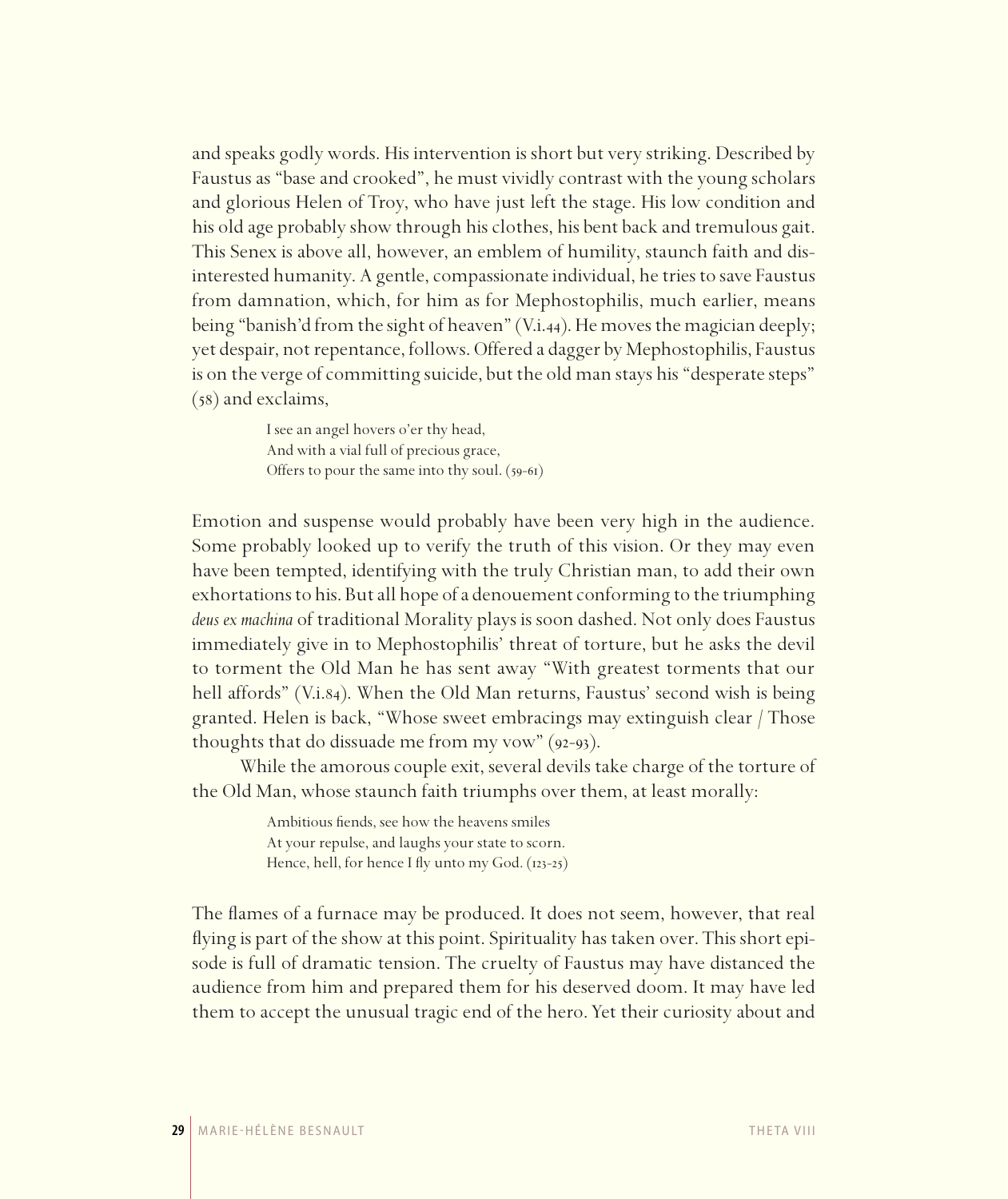fascination for the couple could have tempted them to suspend their Christian belief in favour of the more pleasant aesthetic "willing suspension of disbelief" to which all spectators agree for the time of the performance.

A Good and Bad Angel appear together once in the first scene of Act One, three times in the first two scenes of Act Two, which take place in Faustus' study. Since their entrance follows dialogic speeches by Faustus voicing his divided aspirations, they are visual emblems of his moral dilemma, although special distance and appearance designate them as emissaries of transcendent powers from outside himself. No stage directions are given, but, judging from medieval practices in liturgical drama, I can imagine that, whether or not they are fitted with a pair of angel wings "with iren in the ends", as in York's "Last Judgement",<sup>13</sup> one is probably almost motionless, white and hieratic, the other black or colourful, pungent and lively. Their voices too could differ—solemn and awe-inspiring, brisk and enticing, respectively.<sup>14</sup> In the first three cases, the Good Angel speaks first, the Bad Angel last, confirming Faustus' adherence to wealth and power through black magic. In the final instance, it is the Bad Angel who speaks first, and the Good Angel succeeds in persuading Faustus to repent. The first entrance of the Angels follows Faustus' decision to turn to necromancy. Probably gesturing to "that damned book" he is holding, they either prescribe it or warn him against it, directing his gaze towards the other book, the scriptures (I.i.68, 71). As David H. Zucker writes, "the complex psychological process of Faustus' opening soliloquy is thus made visually simple and schematic" (p. 152). Marlowe masterfully orchestrates the outer tensions which reflect the inner ones. Incensed by Faustus' asking Christ for help, in the third instance (II.ii.83-84), Lucifer, Beelzebub and Mephostophilis, the Infernal Trinity, appear together for the first time and terrify him into immediate submission. To reward him, and keep his mind from Paradise, they make a very spectacular demonstration of their illusionistic powers, and of those of the actors of the play.

Even today, the stage climax reached in the allegorical parade of the Seven Deadly Sins remains very impressive. Once more, the spectators are offered an intra-dramatic show and two stage audiences: Faustus himself and the infernal devisers of the show, who watch those who enact it and, above all, its addressee, Faustus, who is given no choice:

<sup>13</sup> Walker, ed., quotes the Mercers' Indenture (1433) for *The Last Judgement* in the York pageants (p. 159, l. 20).

<sup>14</sup> See Axton, pp. 95 and 115-16, for the contrast of voices and colours.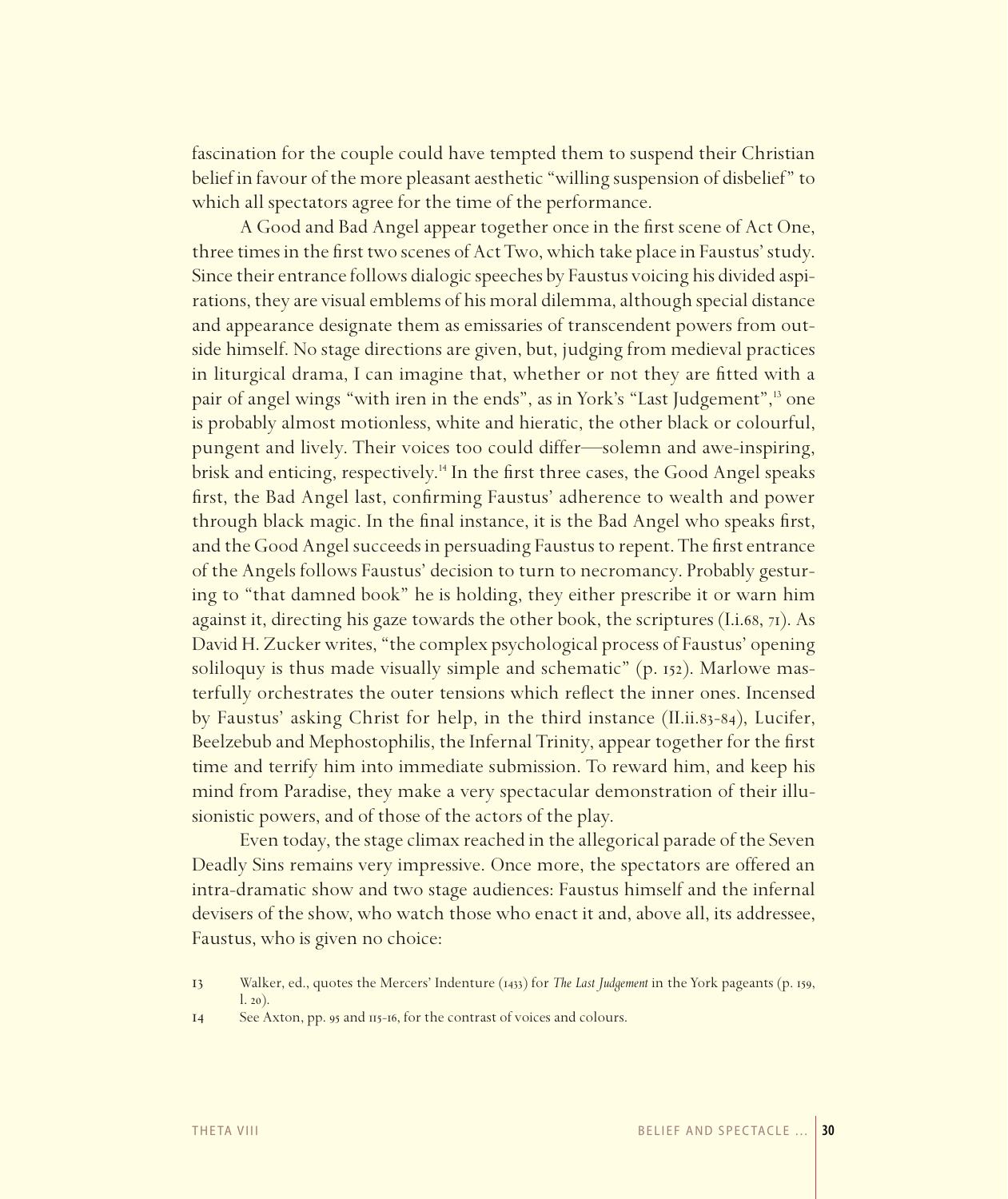*Belzebub.* … Sit down and thou shalt behold the Seven Deadly Sins appear to thee in their own proper shapes and likeness … *Lucifer.* Talk not of Paradise or Creation, but mark the show.  $(II.ii.103-4, 107)$ 

The oxymoronic quality of the invitation ("likeness" contradicts "their own proper") underlines the ambiguity of stage apparitions. The spectators would probably have been surprised and even frightened by the explosions of gunpowder accompanying the devils' entrance, and by their appearances. I suppose that those of the Infernal Trinity would have been more terrifying with their "fiery ornaments", whether or not they "roared", had "squibs in their mouths", tails, horny, monstrous shapes, or whether their cloaks were ragged, their hair shaggy, their nails and fangs very long and their eyes unnaturally prominent and bright or red.15 The smoke issuing from torches and explosions, its smell, colour and blinding effects would have made the conditions of hell vividly perceptible. The risks incurred in the wooden Theatre may have added to the thrill of spectators. During the procession of the Seven Deadly Sins, their various reactions would probably have included a nostalgic recognition of old plays and reminiscences of other forms of representation, written, painted, engraved or sculpted. One thinks of Bosch, Brueghel,16 and more particularly of Rabelais' description in the *Quart livre*, chapter 13, of the devils' accoutrement in a "diablerie" supposedly presented by François Villon, which underlines its bestiality, as well as the fire, smoke and terrific noise entailed:

> Ses diables estoient tout capparassonnez de peaulx de loups, de veaulx, et de beliers, passementées de testes de mouton, de cornes de boeufz, et de grands havetz de cuisine: ceinctz de grosses courraies es quelles pendoient grosses cymbales de vaches, et sonnettes de muletz à bruyt horrificque. Tenoient en main aulcuns bastons noirs pleins de fuzées, aultres portoient longs tizons allumez, sus les quelz à chascun carrefou jectoient plenes poingnées de parasine en pouldre, dont sortoit feu et fumée terrible. (Rabelais, p. 569)

Gruesome dances to the tune of the piper ("On piper" [II.ii.15]), distorted faces and bodies, and expressionistic moves must have been part of the show. Earlier parodies of the Seven Deadly Sins, and Faustus' delight at this spectacle, make me think that while the unholy Trinity aimed at maximum terror, the minor devils, disguised as Sins, played for laughter, establishing direct contact

16 Cf. Bosch's Hell in his *Garden of Delights,* Brueghel's *Seven Deadly Sins*.

<sup>15</sup> See Gurr, pp. 168-69, quoting two contemporary descriptions "strongly coloured by memories of the play in performance".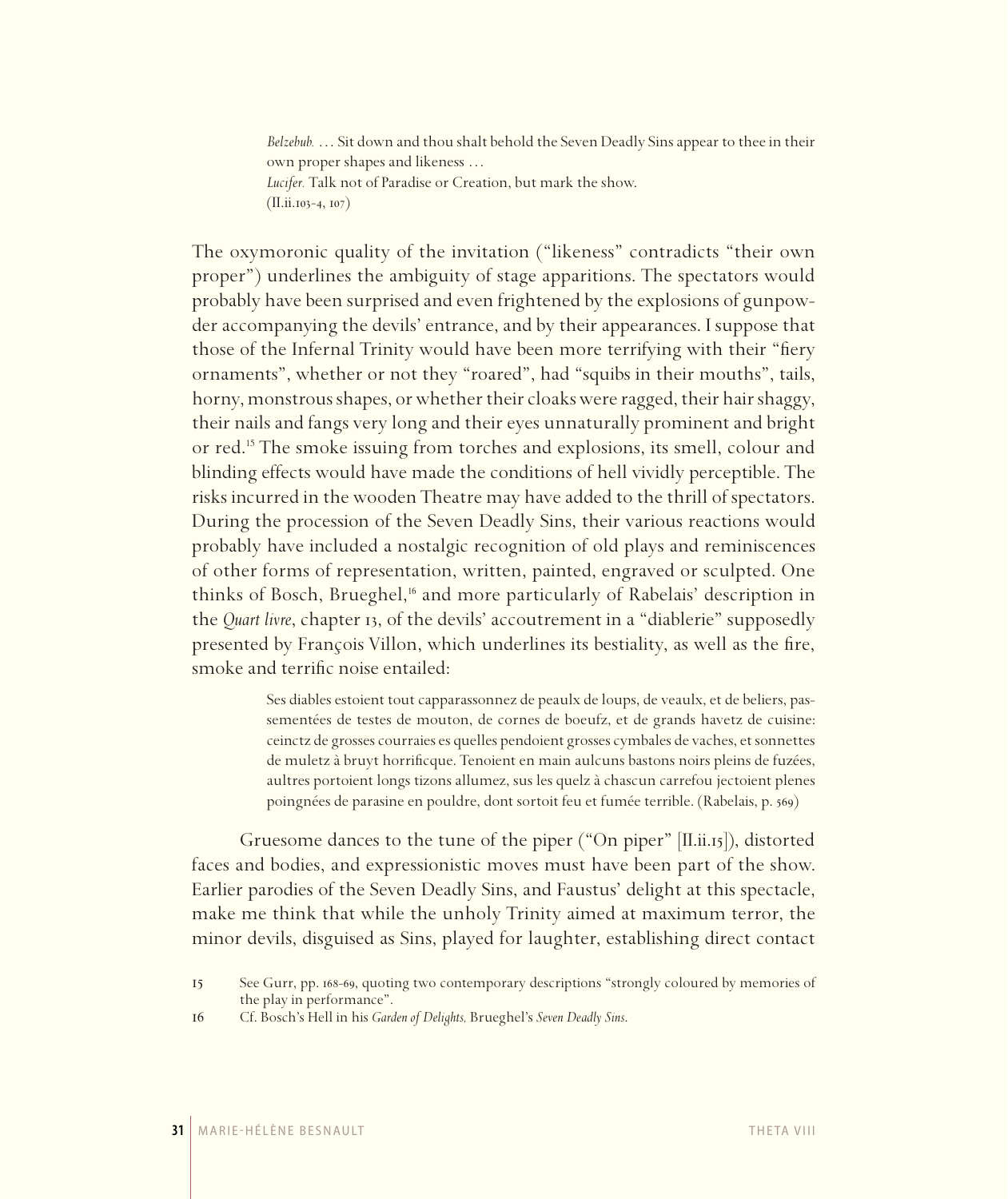with Faustus and with the general audience. We know how heterogeneous stagecostumes were. In this ambiguous parade, we can imagine that they could at the same time have verged on the grotesque and satirised extravagant contemporary fashions. They may also have expanded the characteristics of each sin as suggested by its own words and emblematic traditions. Peacock strut in costly plumed costume, with a serpent as necklace and painted fingers blocking the stench of the precincts from a haughty nose, is my suggestion for Pride ("like a necklace  $\ldots$  like a fan of feathers  $\ldots$  fie, what a smell  $\ldots$  " [II.ii.113-15]). Black leanness and quarrelsome attitude seem to suit Envy, who is "begotten of a chimney-sweeper … lean", and tries to dislodge those who sit in both intra-dramatic and extra-dramatic audiences: "must thou sit and I stand? Come down, with a vengeance!" (124-26). A lion's mane, ireful brows, conspicuous scars, a chest sticking out and a heavy step obstructed by his several "cases of rapiers" would have been appropriate for Wrath, who vengefully threatens any mocker ("I leapt out of a lion's mouth  $\dots$  I was born in hell  $\dots$  wounding myself  $\dots$  look to it [128-31]) and so on. Many in the audience, while associating some of these sins with people they knew, may have had a sense of superior awareness, as they perceived Faustus' blindness to his own pride, gluttony or lechery and resented both the lameness of his questions and the easy victory of playhouse shadows over fears founded on reality. Later, reactivations in the drama of the seven deadly sins, Pride in the Pope's actions, Wrath in Benvolio's vengefulness, Lechery in Helen, Gluttony in the Duchess, Sloth in the cardinals would, as Ernst Honigmann suggests, have made "theatrical sense if the Deadly Sins reappear[ed] as recognisable devils" (pp. 182-83). In this case, intellectual, moral and aesthetic distance would have prevailed over any emotional and sensual involvement experienced earlier.

The Good and Bad Angels reappear "at several doors" at the end of the play, just before the denouement (V.ii.91 SD). This time the Bad Angel speaks last and is given five lines more than the Good Angel. Music sounds, presumably divinely melodious, while a "throne descends" (98 SD) on stage in "resplendent glory" (104). Then, after the Good Angel has evoked "the celestial happiness" Faustus has lost (99), "the throne ascends",<sup>17</sup> and "Hell is discovered" (108 SD) for Faustus to let his eyes "with horror stare / Into that vast perpetual torture house" (109-10) whose contents are described with venomous spite by the Bad Angel (111- 20). Throughout this scene, an onstage audience sit "above" (V.ii.1 SD). gloating

<sup>17</sup> Unless the same throne is used for both Heaven and Hell, but Gill accepts Alexander Dyce's editorial addition. Henslowe's throne was stored in the heavens (Gurr, pp. 176-77).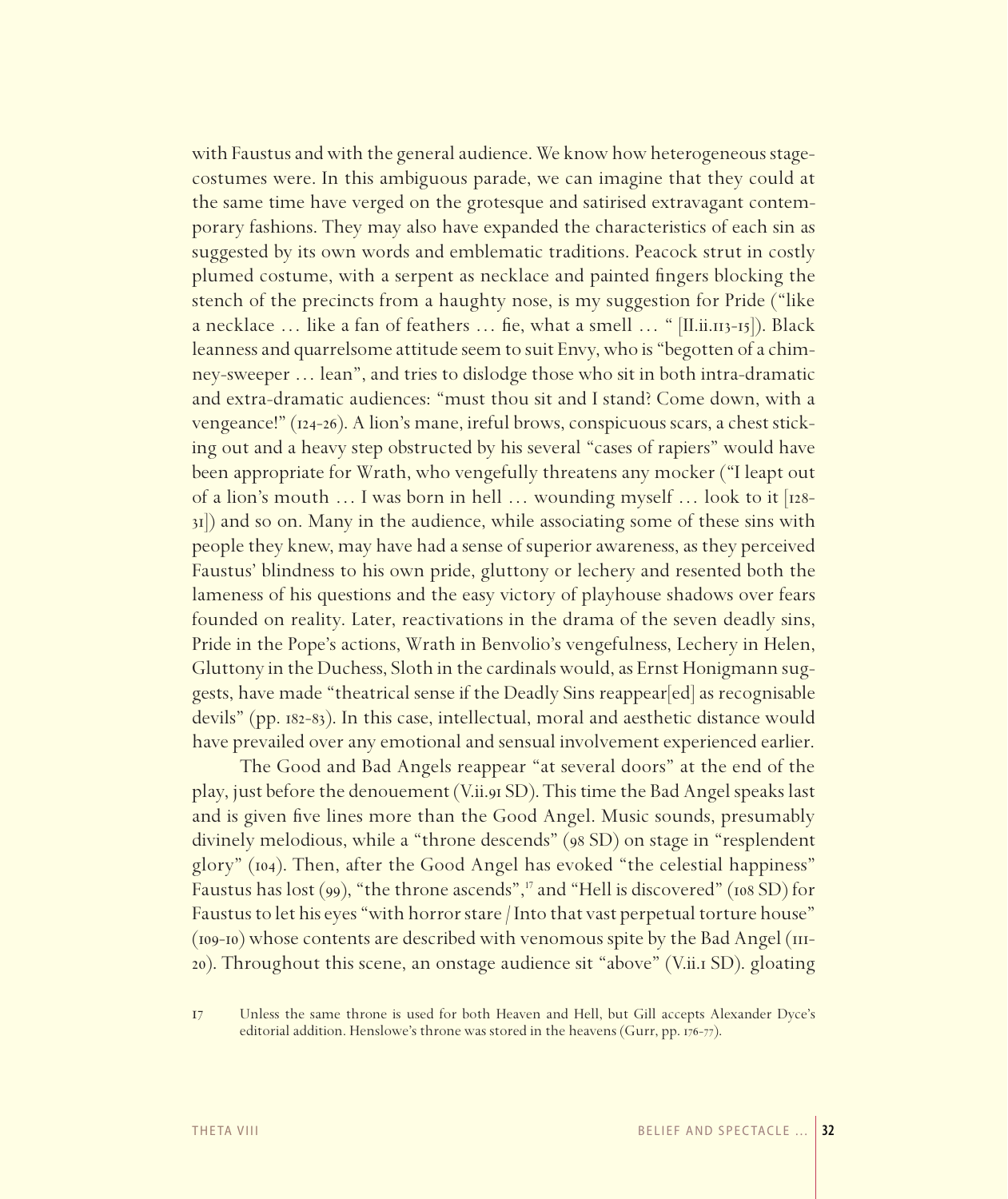in anticipation over Faustus' "wretched" (8) agony, as his "heart-blood dries with grief" (12) and his damnation is at hand. The magician, who has entered later with Wagner, seems unaware of this presence of the Infernal Trinity. Preceded once more by thunder, Lucifer, Belzebub and Mephostophilis now occupy a stage position which is usually reserved for God in Christian iconography and medieval plays. This apparent blasphemy may have shocked those in the audience who did not interpret it as the reflection of Faustus' misplaced new worship. Here again, the spectators were invited to adapt their vision and belief(s) and reconcile them with their superior awareness. Yet the widely shared belief in the reality of Heaven and Hell, supported by many sermons, would have made their representation in the play entirely convincing.

#### *IV. A spectacle of damnation*

This last part of my discussion will focus on those scenes, my fourth layer, which remain in every reader's mind and make the most lasting impression on the spectators of *Doctor Faustus.* The play begins and ends with Faustus alone on the stage, a striking visual image of solitude. So much has been written about the opening scene that I shall only pinpoint the obvious visual elements and the degree of belief they are likely to have generated. The scholarly, self-absorbed and impatient nature of the proud consumer of all knowledge is immediately apparent in the celestial globe, and the books he picks up and immediately rejects as no longer worthy his study.

The passions of Faustus, as we all know, were first acted out on the stage by a formidable actor, Edward Alleyn,<sup>18</sup> who had already created Tamburlaine and the Jew of Malta for the Admiral's Men at Henslowe's Rose Theatre. Each time, if we may judge from contemporary reports, he did not *play* the part, he *was* the part.<sup>19</sup> His tall stature, his "well-tuned audible voice",<sup>20</sup> and his forceful impersonations commanded the attention and emotion of all audiences, and secured their willing suspension of disbelief. Like all exceptional actors, he enhanced the

<sup>18</sup> See Wraight.<br>19 See Nashe's

See Nashe's Pierce Penniless (1592): "Not Roscius nor Aesope, those admyred tragedians that have lived ever since before Christ was borne, could ever performe more in action than famous Ned Allen" (quoted in Halliday, p. 27). Thomas Fuller (*The Worthies of England*, 1661) remembered Alleyn as "the Roscius of our age, so acting to the life, that he made any part … to become him" (quoted by Gurr, p. 88).

<sup>20</sup> Armstrong, quoted by Hattaway, p. 91.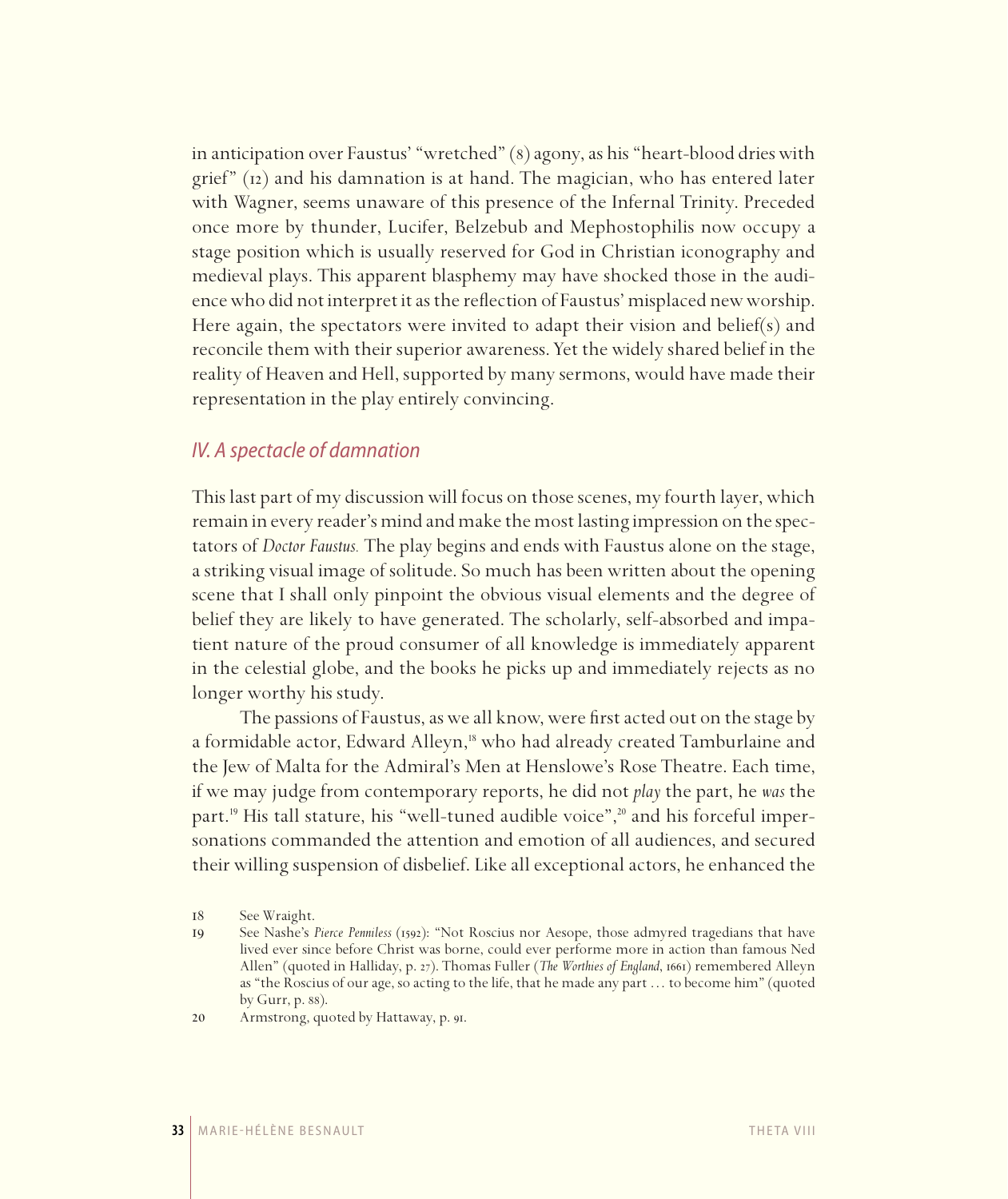impact, both intellectual and emotional, of all speeches, and of Marlowe's powerful images and rhetoric. Faustus' dialogic soliloquy, when brought to life by the actor's moves, gestures, and facial expressions, reaches a climax in the opposition between two highly symbolic and easily recognisable books—the Bible and a book of necromancy, each looked at in turn and manipulated with painful qualms in one case, exultation in the other. The enthusiasm conveyed by Alleyn when Faustus decides to turn to "the metaphysics of magicians" (I.i.47) in order to find "a world of profit and delight, / Of power, of honour, of omnipotence"  $(51-52)$  and become "a demi-god"  $(60)$ , is bound to have stayed in the audience's minds and been contrasted with his later disillusions.

In Faustus' ritual conjuring scene (I.iii), supervised from the gallery by Lucifer and four devils, whose first thundering entrance must have caused a frisson in the audience, Alleyn wears either the "cassock with the fur trimmed down of a doctor of divinity over it"21 evidenced in the 1616 woodcut and on the cover of most modern editions or, as the result of his own fright, the surplice with a large cross upon his breast described by contemporaries.<sup>22</sup> Although I have found no supporting evidence, my conjecture is that, while he exhorts himself with sonorous words to proceed with his incantations, and describes the magic circle (I.iii.1-15), using charcoal, perhaps at the end of a magic wand, he underlines, and makes visible to the double audience, the "lines, circles, signs, letters and characters" (I.i.49) already drawn on the floor of the stage. This staging is easily feasible. It would take some time but enhance the spectacular dimension of the scene and the suspense. When his impressive Latin black-mass ritual is completed by his sprinkling of holy water and making the sign of the cross ("Signumque crucis quod nunc facio" [Liii.20-22]), a dragon (19 SD)—probably "shooting fire", as did Henslowe's "dragon in fostes" in *Friar Bacon and Friar Bungay* (III.ii)—appears on the stage.<sup>23</sup> It would be bound to cause more than a stir in the audience, as it does in Faustus, who immediately commands it to return in the shape of a Franciscan friar. This is probably the shape under which Mephostophilis appears throughout the play, except when he, like Faustus, disguises himself as a Cardinal at Rome or when he resumes a monstrous shape as part of the Infernal Trinity and at the end of the play. The element of antipapist satire would have been likely to

<sup>21</sup> Hattaway, p. 169.<br>22 See Thomas and

See Thomas and Tydeman, eds., p. 177.

<sup>23</sup> See Campbell, chap. 4 (pp. 59-65), for the Greek, Latin and Italian heritage, as far as stage machines are concerned.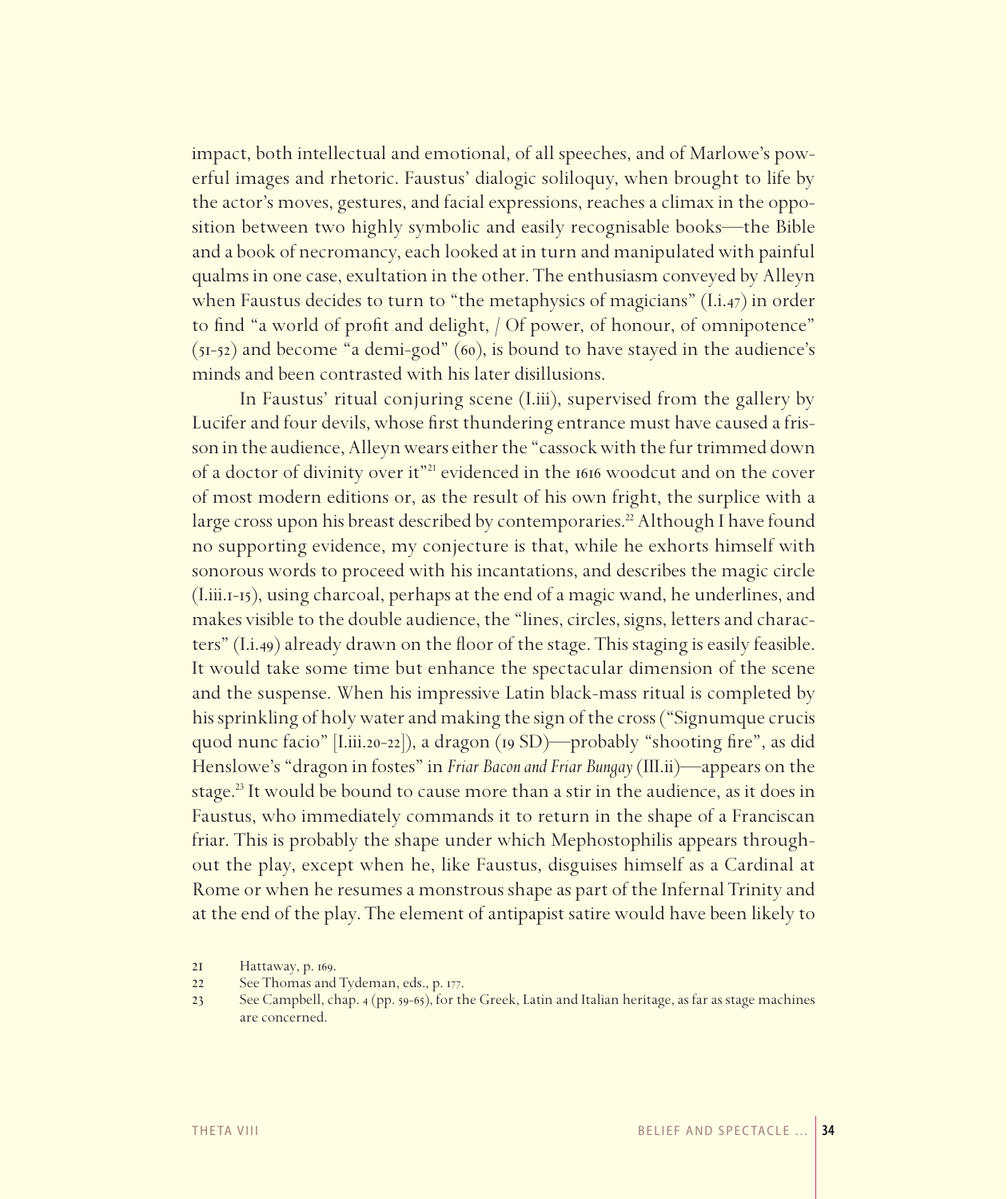release the tension in the theatre, especially during the parody of the catechism that follows Mephostophilis' disillusioning of Faustus about his real power; the devil disguised as friar answers the pupil's questions:

> Tell me what is that Lucifer, thy Lord? ................. And what art thou that live with Lucifer? (I.iii.62-74)

Yet surprise and a new element of dramatic tension immediately check this release when Mephostophilis steps out of his role as a tempter sent by Lucifer and passionately evokes his being "tormented with ten thousand hells / In being depriv'd of everlasting bliss", as well as struck with terror by Faustus' "frivolous demands" (I.iii.79-83).

The signing of the bond with the devil, which follows the first intervention of the Angel, is another highly ritualised and dramatic scene. Faustus has no sooner stabbed his own arm than he asks that this sacrifice be witnessed by Mephostophilis and the audience: "View here this blood that trickles from mine arm"(II.i.57); then the blood stops trickling when he is about to write his deed of gift: "My blood congeals and I can write no more"(62). Many among the spectators would have provided the obvious answer to Faustus' question: "What might the staying of my blood portend?" (64). Time for heavy suspense is provided by Mephostophilis' going to fetch "a chafer of fire" (69) to dissolve the congealed and unwilling blood. Faustus' hesitations are vanquished; his blood starts running again, and the diabolic pact binding his soul for ever is signed, in spite of the alarming "*Homo Fuge"* he sees on his arm and reads aloud (II.i.77). We know that bladders of blood were used on stage. Together with Alleyn's art and the legalistic apparatus used—scroll, deed of gift, covenants and articles (88-112)—such theatrical realism may have prompted the least sophisticated among the spectators to adhere to the "reality" of the representation. Most of them must have been aware of Faustus' failure, through lack of judgement and faith, to interpret these sights as God-sent warnings, or as hallucinations caused by his own sense of guilt.

The diversion Mephostophilis arranges to prevent Faustus' flight (81-82) arouses his curiosity: "What means this show?" (83). What delights his mind (82, 84) would presumably have delighted the spectators' eyes, while dramatically enacting both the triumph of the devils and "the widespread belief that witches gave garments to the devil who enchanted them and returned them to cement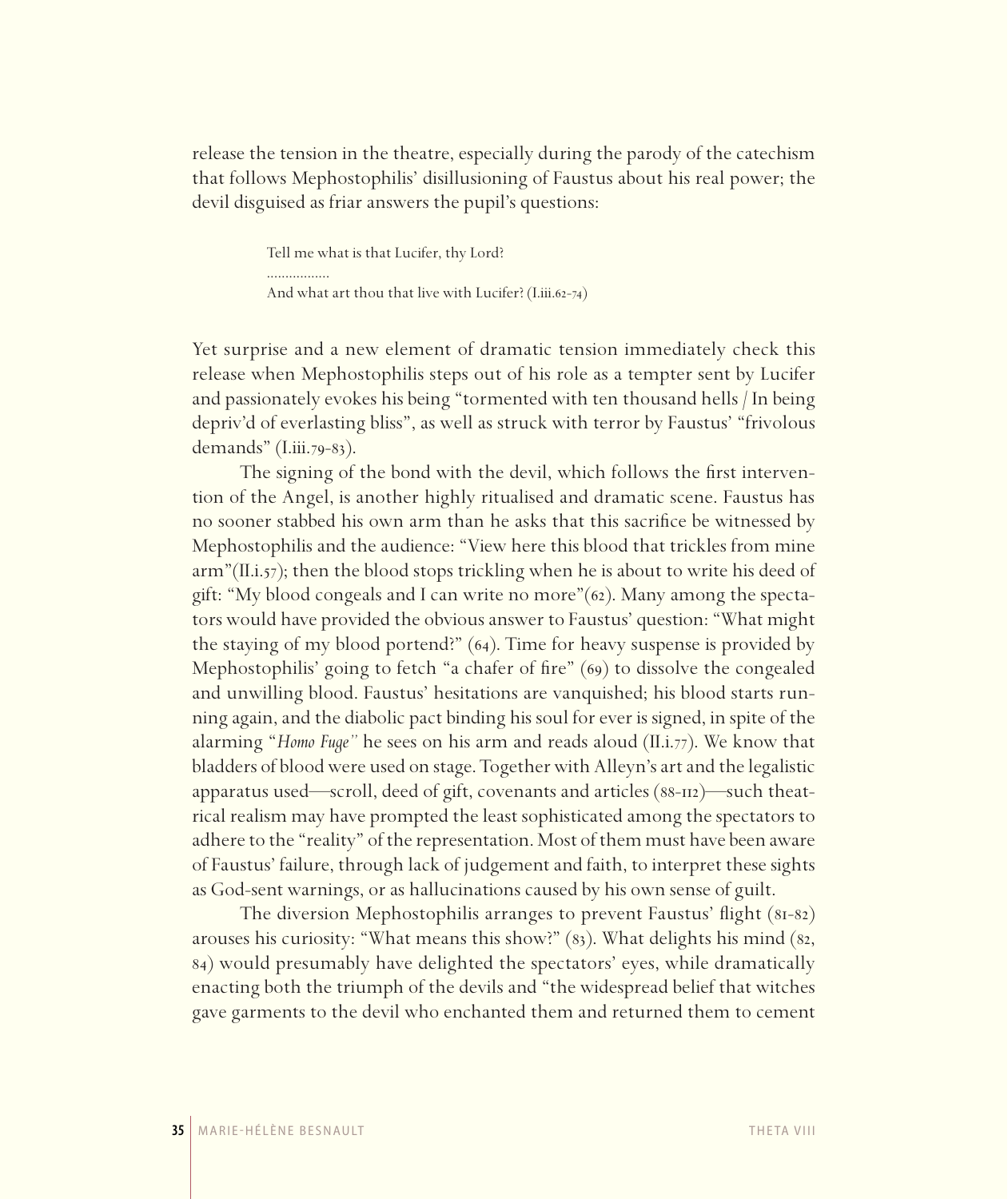the bond more fully".<sup>24</sup> After having served tragic realism, artifice provides entertainment, but an entertainment fraught with dramatic irony:

> *Mephostopholis*. I'll fetch him somewhat to delight his mind. *Exit. Enter Devils, giving crowns and rich apparel to Faustus; they dance and then depart.* (II.i.82)

Mirroring this sequence of serious matter and antic movements, the solemn, legalistic reading of all covenants and articles of the deed of gift by Mephostophilis is followed by his fetching Faustus the wife he has asked for (88-110). Laughter and growing disbelief in the magician's dearly bought power must have met Mephostophilis' entrance "with a Devil dressed like a woman, with fireworks", the latter probably hung about her hips, as suggested by Hattaway (p. 175). Disillusioned at the sight of this "hot whore" (II.i.146), Faustus is deterred from marriage, but he does not seem to question the devil's practical joke.

The growing awareness of spectators makes them realise that the magician does not achieve much of what he desires, contrary to his disciples, Wagner, Robin and Dick, whose aspirations are much lower. While reflecting on Faustus' failures and foreshadowing his end, the long comic scenes in the middle of the play may, *a posteriori*, if we judge from our modern reactions, have given them the sense that their own expecting something important to happen and being given instead artificial shows to delight their eyes was an analogue of what happens to Faustus in the fiction. This would have created a delicate, but not necessarily unpleasant, balance between identifying with him and perceiving the overall meaning of the play.

The rhythm accelerates at the end of the play. Faustus, as we have seen, approaches death with revelling. The stage climax of his sensual indulgence is, of course, the kiss of Helen. On her second entrance, the two Cupids who accompany her establish her as a goddess of Love. The audience is invited to see the devastatingly pleasurable effect of her soul-sucking kiss:

> Sweet Helen, make me immortal with a kiss: Her lips suck forth my soul, see where it flies. Come, Helen, come, give me my soul again. Here will I dwell, for heaven is in these lips. (V.i.99-102)

24 Hattaway, p. 174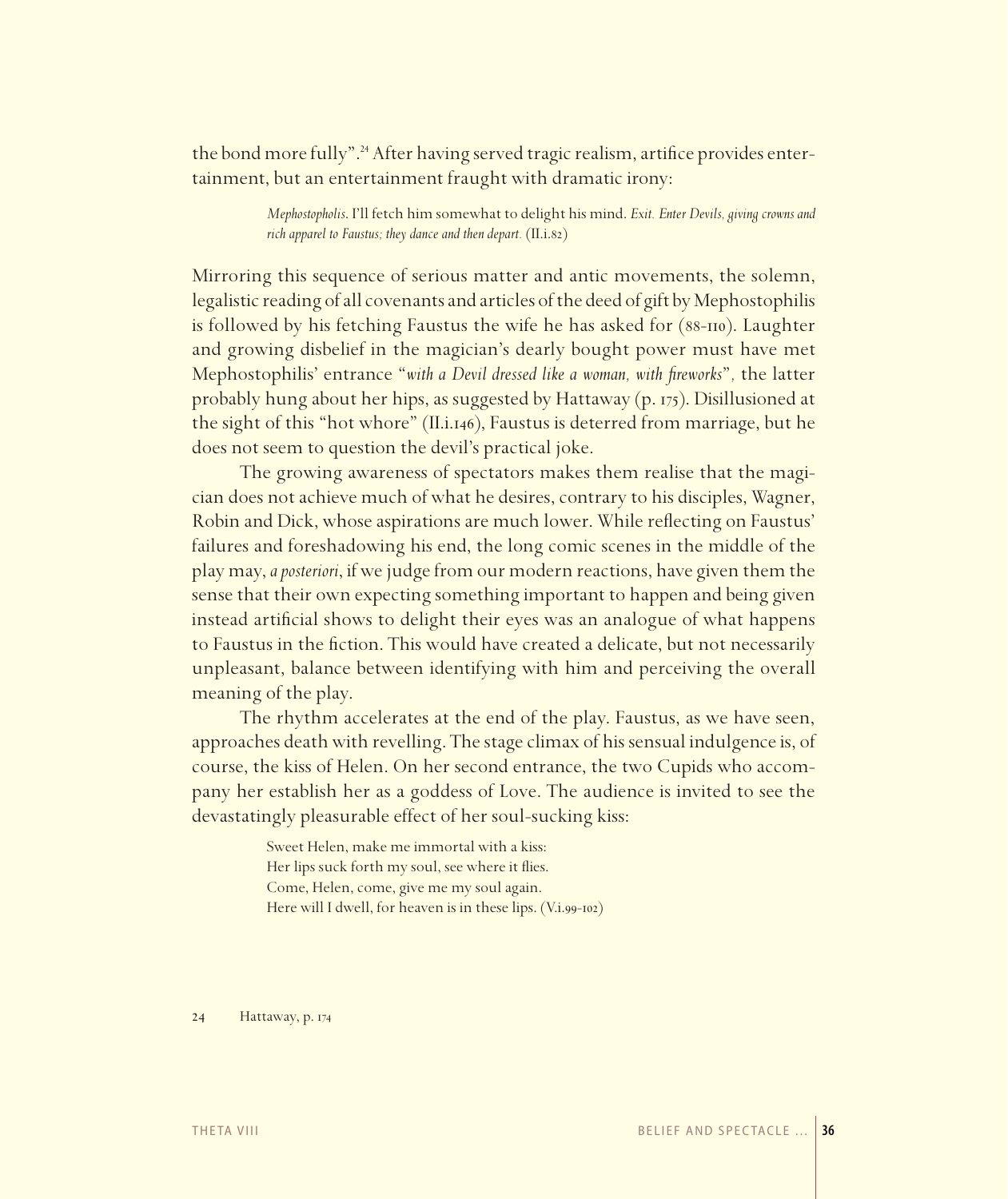The suggestion of sexual intercourse with a succuba is followed by a terrifying sight, that of devouring hell. From the bad Angel's description (V.ii) and *The second Report of Doctor John Faustus*, quoted at length by Hattaway (pp. 162-64),<sup>25</sup> we can conjecture a Hellmouth "made like the broad mouth of a huge dragon, which with continual armies of smoke and flame breathed forth his angry stomach's rage; round about the eyes grew hairs, not so horrible as men call bristles, but more horrible, as long as stiff spears" (p. 162). Out of it could issue serpents, "huge burning forks" (V.ii.112) to toss damned souls (111), the flaming top of "an ever burning chair" (114), hissing and bubbling sounds to suggest the boiling lead in which bodies are plunged (112), and, of course, tortured yells and screeches. Supported by countless similar representations of hell<sup>26</sup> and Faustus' desperate "O, I have seen enough to torture me" (121), this sight must have enhanced the spectator's belief in the potential reality of this representation, while acknowledging its theatricality. The dichotomy of "false" and "true" would have yielded to an oxymoronic conjunction of opposites. Here again, however, there was a possibility of grotesque exaggeration, destroying all verisimilitude.

The dramatic and tragic impact of Faustus' last-hour speech has been experienced by all those who have read the play. How much would its early performances have enhanced this impact? Under the eyes of the Infernal Trinity, Faustus exerts his last forces against eternal damnation, but fails to make the act of will that would lead to true repentance and salvation. Though engrossed in his personal drama, the spectators would probably have been somewhat distracted from it by the devils' gloating expectation when depths of despair are reached. Suspense is at its highest, for until the last minute, according to the pattern of Morality Plays, the soul of the sinner can be saved. This suspense would have been increased if Faustus turned his back on a devouring hell that the audience could still see. They would have registered the magician's starts at every chime of the playhouse bell. The acceleration of time contrived by Marlowe must have intensified the nerve-racking sense of "now or never". The body of the actor torn between two contradictory desires, to reach up to God and to disappear

26 See Shewring, p. 223, fig. 2, for the scene of Judgement in the Valenciennes *Mystere de la Passion* (1547) depicted in a miniature by Hubert Cailleau and Jacques de Moëlles.

<sup>25</sup> Hattaway, following his source, E. K. Chambers, thinks that the description given in the anonymous 1592 work, *The second Report of Doctor John Faustus, containing his Appearance, and the Deeds of Wagner* of 1594, is at least partially based on performances of the play in a London playhouse or at the Court. Dessen, pp. 59-60, proposes that hell could be represented by a tapestry or just a trap door in Tudor plays.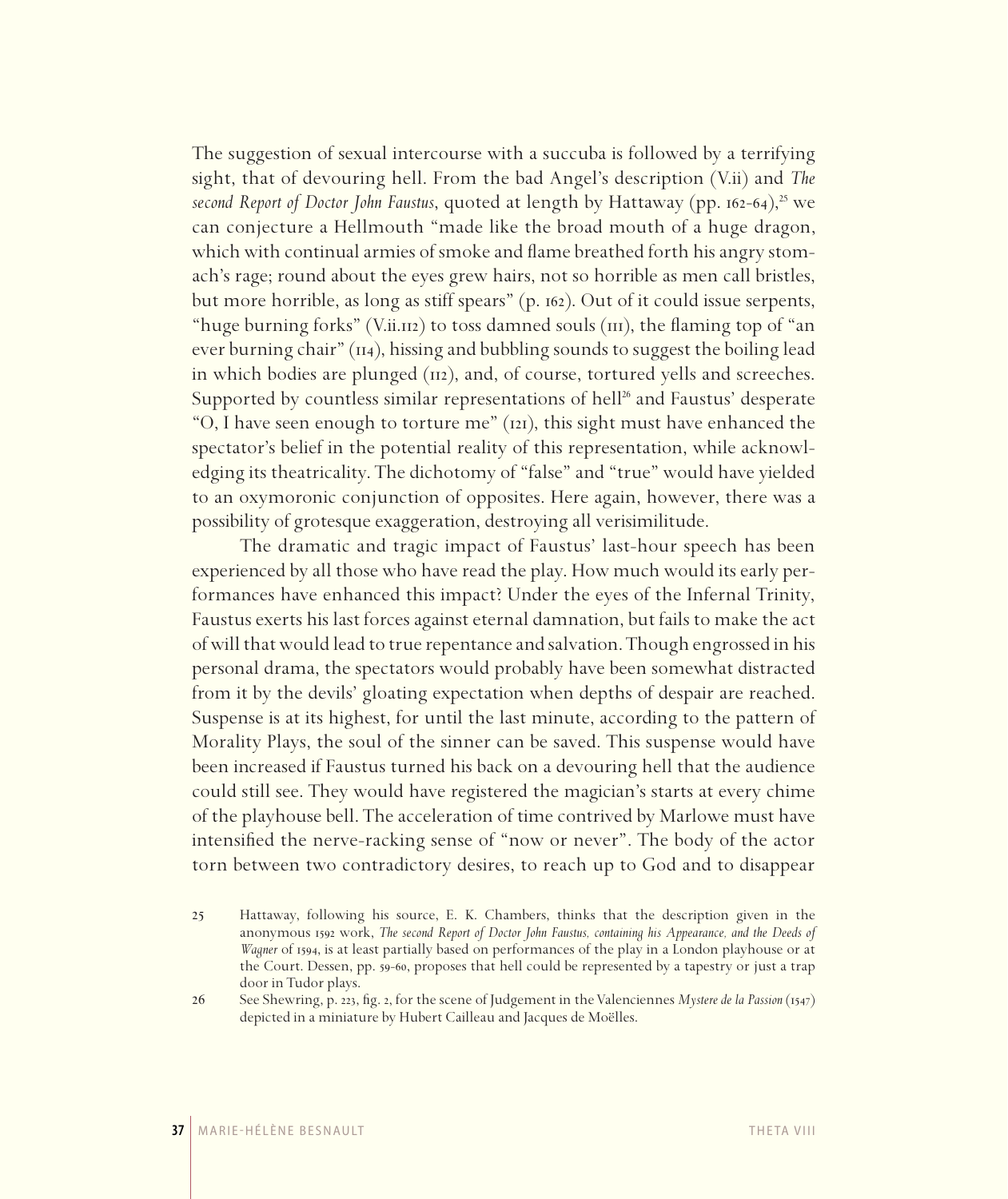under the earth, and finally convulsed with terror, would have made the inward torment of the magician visible and almost tangible. At this point, however, it is impossible to dissociate the verbal imagery, so powerfully orchestrated by the dramatist, from the reality effect and the emotional involvement achieved. The mind of the spectator at the first performance of this scene must have harboured such a rich interplay of intellect and emotion, of metaphysical query and sensuous response, that his imaginative participation would have left little room for distance and disbelief.

> O I'll leap up to my God! Who pulls me down? See, see where Christ' blood streams in the firmament! (V.ii.138-39) O spare me, Lucifer! Where is it now? 'Tis gone: And see where God stretcheth out his arm, And bends his ireful brows. (142-45)

Convinced by the physical reality of the leading actor and swept away by his richly evocative language, Elizabethan spectators may have seen Christ's blood and God's stretched arm with their mind's eye. They may even have adhered to Faustus' final wishful thinking in spite of all contrary indications, and been shocked when the devils swarmed on stage to drag him away. Paradoxically, the greatest demands for empathetic identification are made when spectators cannot really see what the protagonist believes he sees. Earlier, he has complained to the three scholars: "I would lift up my hands, but see, they hold them" (V.iii.53-54). While their sympathy is wholly engaged, however, spectators are also made to perceive how much more dangerous than inflicted deception is Faustus' selfdeceit. They are also offered dramatic irony "translated into visual and gestural terms. For, as he attempts to reach up to heaven in supplication, he also reaches out to the infernal trinity observing him from above" (Zucker, p. 172). Likewise, when he follows Helen to the "heaven" he finds in her lips, the actor who embodies her probably leads him in the direction of the hellmouth.

#### *Conclusion*

At none of the four levels that I have considered in *Doctor Faustus* is spectatorial disbelief or belief in the reality of what was presented on stage likely to have been unmitigated at early performances of the play. Even in comic episodes, disquiet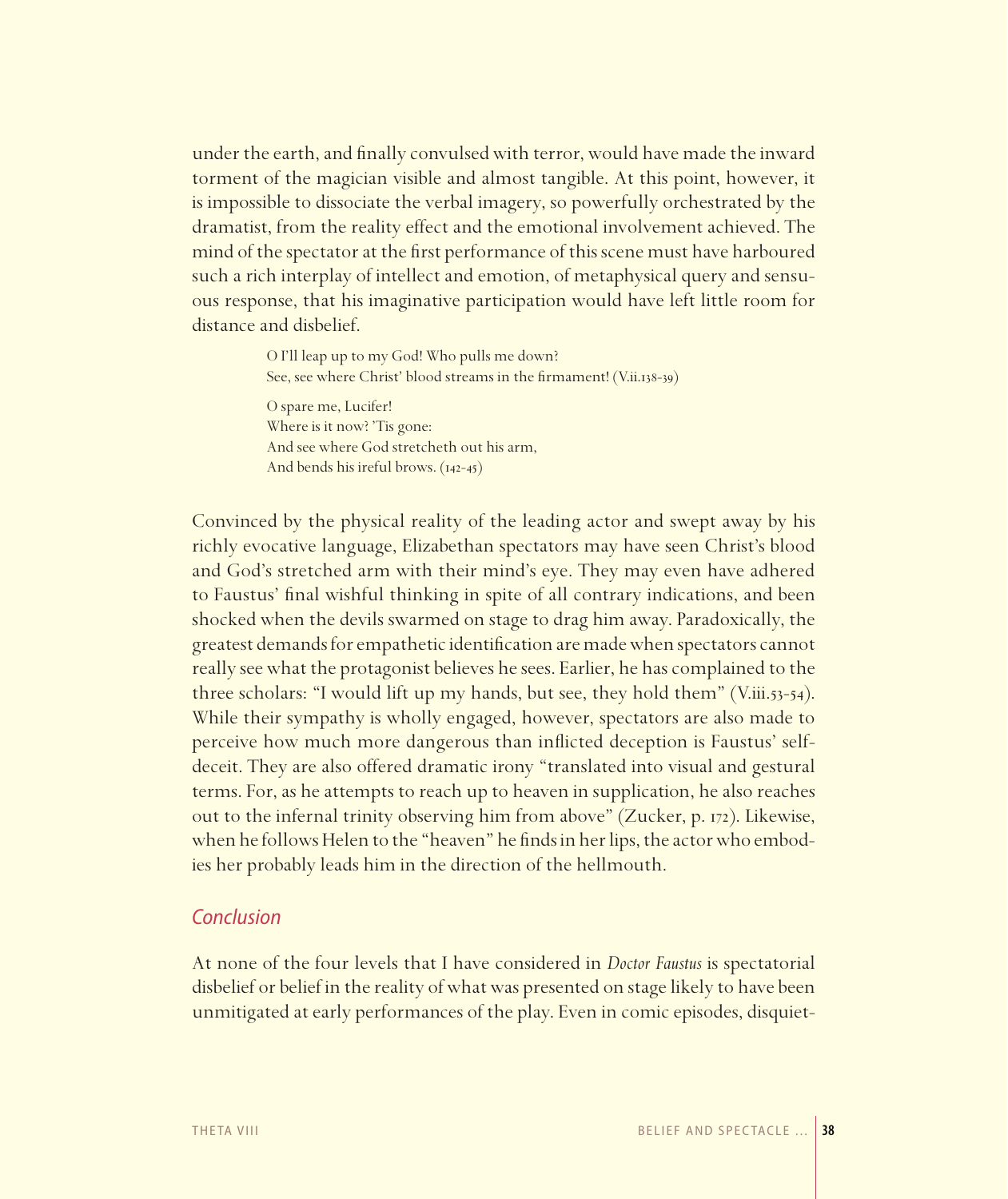ing elements linked to the devilish powers at work must have modulated laughter. Shows within the show must have drawn a variety of responses both onstage and in the general audience. The dramatisation of the supposedly true story of a man who had sold his soul for twenty-four years of unlimited power was probably what would have drawn the greatest empathy from all seers and hearers. Yet audience response had become a far more complex and ambiguous dramatic process than in Morality plays. Marlowe had, indeed, increased his blending of diverse sorts of seeing and believing—sights, visions, hallucinations, Christian beliefs and belief in the reality of what was shown—subtly altering the balance between them, and making ontological and metaphysical doubts part of the spectators' experience. This was the magic that he aimed at and achieved.

*Doctor Faustus* is undoubtedly a play to be seen as well as heard. In this phantasmagoria, Marlowe uses old forms but moves beyond his spectators' expectations with a fuller use of the potentialities of his medium. He contrives many inset spectacles, confronting various points of view and generating ironic discrepancies. He manages to distract the spectators, not only in the sense of amusing them or diverting them from what is important, but in the sense of surprising, unsettling and bewildering them. His play gives much to see and to disbelieve or believe, consecutively or simultaneously. Its brilliant theatricality complicates and sometimes compromises the plain didactic message of the choruses, which inscribes it in the Morality play tradition: if he dares "to practice more than heavenly power permits" (Epi.8), man is doomed to suffer a "hellish fall" (4). Marlowe's opening Chorus appeals to "patient judgements" (Pro.9). The phrase appears conventional, but the use of the plural implies personal, evolutionary responses, rather than clear-cut collective moral judgements, while the patience required is far from being passive. In the play, magic and artifice are both deflated and glorified. Adhesion to fictional reality is both invited and questioned. *Faustus* is not only a dramatisation of the conflicting aspirations of Renaissance Man; it is also a school of spectatorship. The enrichment of his perceptive possibilities makes the spectator an active partaker in the more and more ambiguous dramatic feast. He may be tempted to echo Faustus' words: "My senses are deceived  $\ldots$  / O, yes, I see it plain" (II.i.79-80), and to add: "I shall never abjure the magic of the theatre."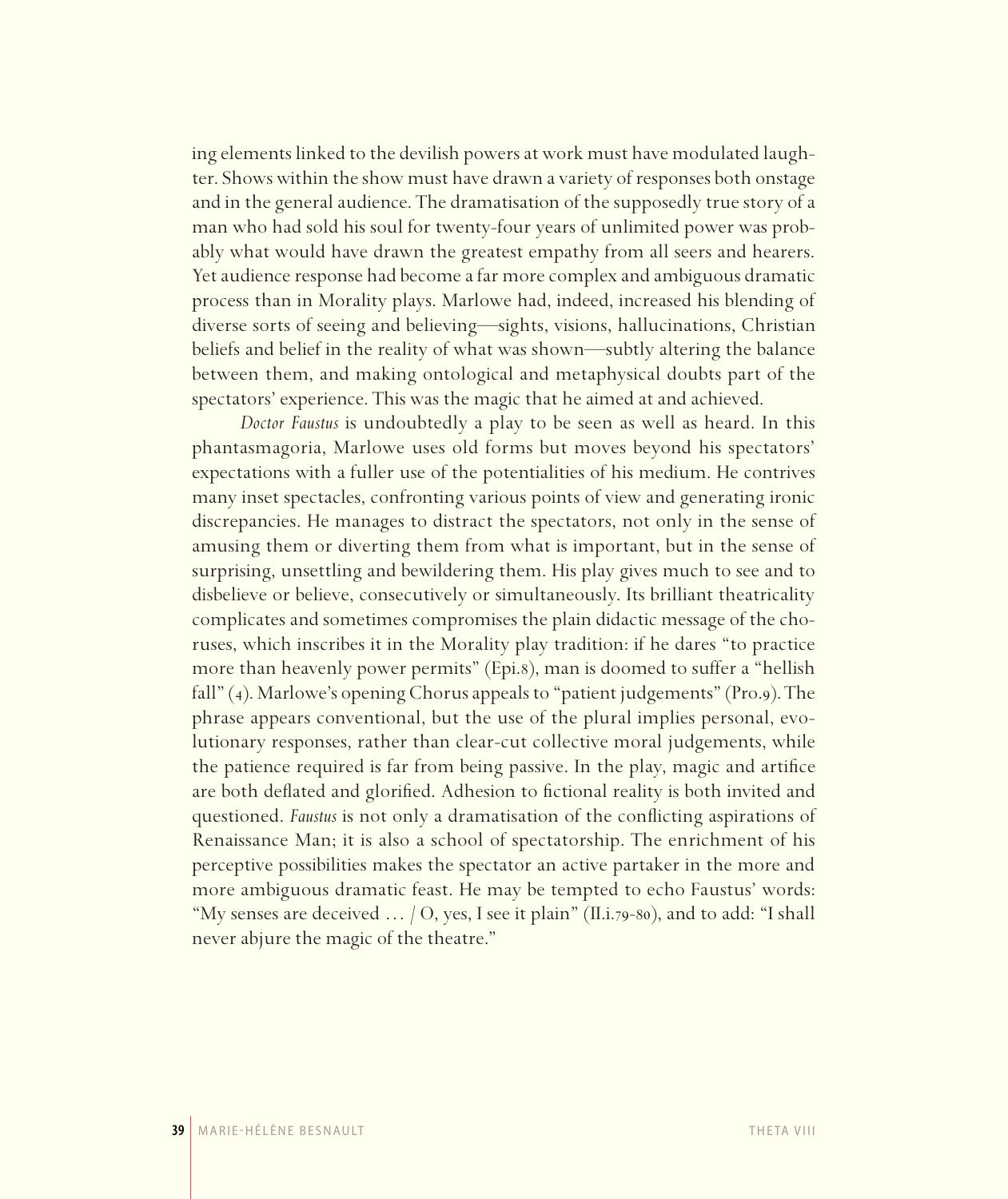# **Bibliography**

#### *Primary sources*

- Greene, Robert. *Friar Bacon and Friar Bungay*. The Malone Society Reprints, 59. New York: AMS Press, 1926.
- Henslowe, Philip. *Henslowe's Diary*. Ed. R. A. Foakes and R. T. Rickert. Cambridge: Cambridge University Press, 1961.
- *The historie of the damnable life, and deserued death of Doctor Iohn Faustus Newly imprinted, and in conuenient places imperfect matter amended: according to the true copie printed at Franckfort, and translated into English, by P. F. Gent*. London: Thomas Orwin, 1592.
- *The Last Judgement* (York). *Medieval Drama: An Anthology*. Ed. Greg Walker. Oxford: Blackwell, 2000.
- Marlowe, Christopher. *Doctor Faustus. The Plays of Christopher Marlowe*. Ed. Roma Gill. Oxford: Oxford University Press, 1971.
- \_\_\_. *Marlowe's* Doctor Faustus*,* 1604*-*1616*/parallel texts*. Ed. W. W. Greg. Oxford: Clarendon Press, 1968.
- Rabelais, François. *Quart livre*. *Œuvres complètes*. Ed. Mireille Huchon, with François Moreau. Bibliothèque de la Pléiade. Paris: Gallimard, 1994.
- Shakespeare, William. *King Henry V*. Ed. Andrew Gurr. The New Cambridge Shakespeare. Cambridge: Cambridge University Press, 1992.

#### *Secondary sources*

- Armstrong, W. A. "Shakespeare and the Acting of Edward Alleyn". *Shakespeare Survey* 7 (1954): 82-89.
- Axton, Richard. *European Drama of the Early Middle Ages*. London: Hutchinson University Library, 1974.
- BETHELL, S. L. *Shakespeare and the Popular Dramatic Tradition*. Introd. T. S. Eliot. London: P. S. King and Staples, 1944.
- Bevington, David M. *From* Mankind *to Marlowe*. Cambridge, MA: Harvard University Press, 1962.
- Brooke, Nicholas. "The Moral Tragedy of Doctor Faustus". *Marlowe: Doctor Faustus*: *A Casebook*. Ed. John Jump. London: Macmillan, 1969. 101-33.
- Campbell, Lily B. *Scenes and Machines on the English Stage During the Renaissance*. Cambridge: Cambridge University Press, 1923.

Chambers, E. K. *The Elizabethan Stage*. 4 vols. Oxford: Oxford University Press, 1923.